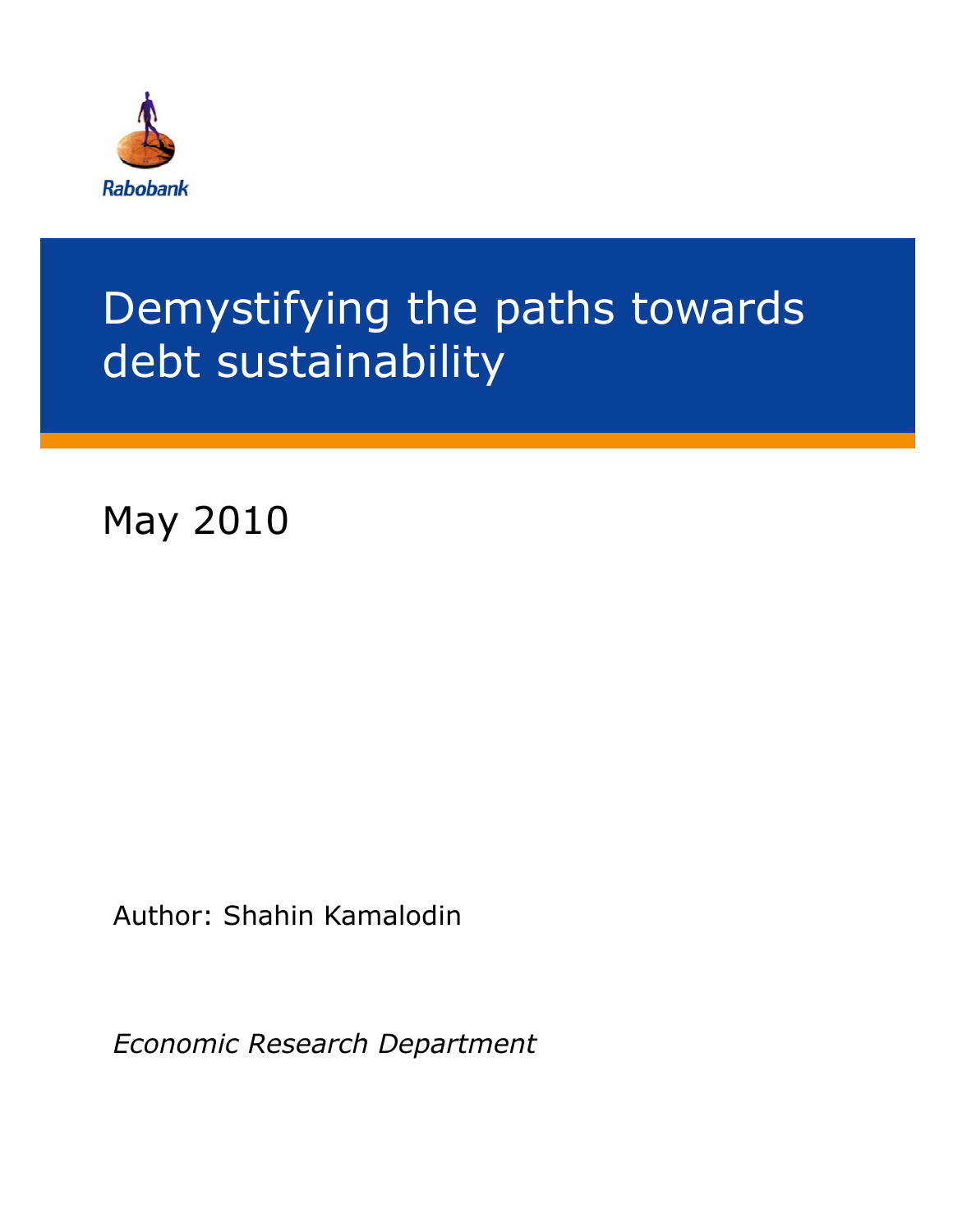| Debt Sustainability                                        | 3  |
|------------------------------------------------------------|----|
| What is the least costly exit strategy?                    | 3  |
| Strategy 1: Default and your problems will go away         | 6  |
| Strategy 2: Inflating away your debt helps a bit           | 9  |
| Strategy 3: Withdrawing financial sector support           | 12 |
| Strategy 4: Growing your way out of debt is certainly good | 15 |
| Strategy 5: The good ol' fashioned austerity plans         | 17 |
|                                                            |    |
| Appendix 1                                                 | 28 |
|                                                            |    |
| Derivation of debt accumulation formula                    | 28 |
|                                                            |    |
| <b>Appendix 2</b>                                          | 31 |
| Decomposition of debt accumulation                         | 31 |
| Debt decomposition                                         | 32 |
|                                                            |    |
| Appendix 3                                                 | 33 |
|                                                            |    |
| Ratio between spending & revenue changes                   | 33 |
|                                                            |    |
| Colofon                                                    | 34 |

Author: Shahin Kamalodin S.A.Kamalodin@rn.rabobank.nl 0031 30 2131106

Additional economic studies can be found on ourwebsite:www.rabobank.com/kennisbank

**Completion date: 1 May 2010**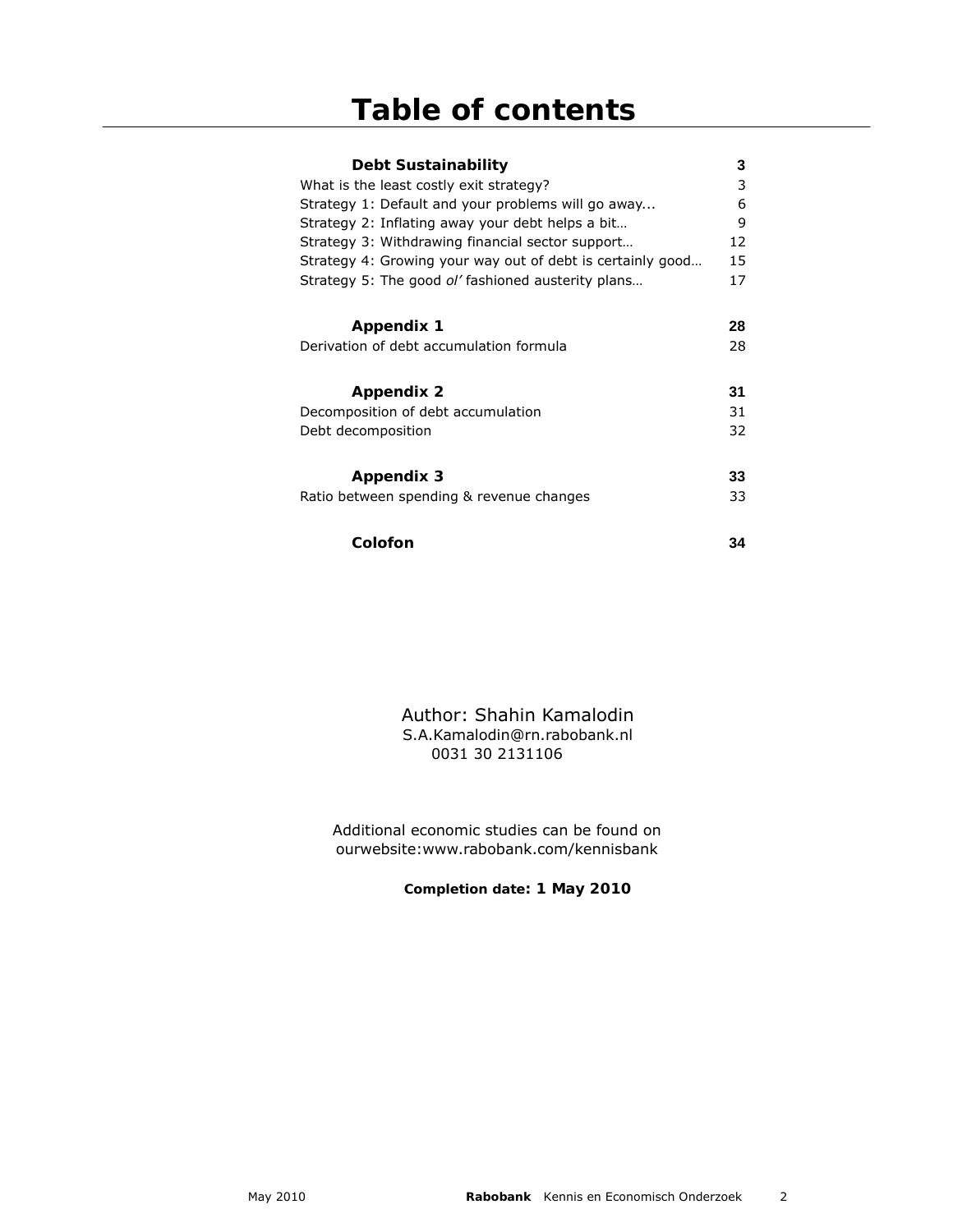### **What is the least costly exit strategy?**

*Governments in the industrialised countries embarked on the largest Keynesian experiment to date in order to avoid the Great Depression 2.0. Now that they have succeeded, they are struggling to find a way out of this fiscal mess without choking the fragile economic recovery. In our view, the most sensible way forward is to lower debt ratios by reining in public deficits and carrying out reforms that boost GDP over the medium term. To ease the pain of fiscal adjustment, governments can credibly commit to a medium term budgetary consolidation plan without needing to step on the brakes while the private sector is repairing its balance sheet. This gives them the option to restore order to their public finances when recovery takes foot. The withdrawal of support measures*  for the banking sector will help as well, but must only be carried out when the *banking sector can stand on its own feet. The outright default option must always be on the table as a last resort but an implicit default through higher inflation should never be considered an option. In this report, we take a look at the five policy options – defaulting on debt obligations, withdrawing support measure for the banking sector, increasing inflation, boosting GDP growth and introducing austerity measures – that governments have at their disposal.*

#### **Governments avoided the repeat of the Great Depression 2.0…**

The governments of the advanced economies successfully staved-off a depression-like scenario by socialising part of the private sector's losses, stimulating the economy and allowing the automatic stabilizers to operate in full. This unprecedented re-leveraging of the public sector is best depicted by the financial balances of the OECD countries in 2007, before the crisis, and 2009, at its height (see figures 1 and 2). Note that the balance between income and expenditure in the private, public and foreign sectors must sum to zero. In figure 1, we can see that the private and public sectors of Greece, Portugal, Italy, the US, and the UK were living beyond their means in 2007 (i.e. this could only be

Figure 1: Those who lived beyond their means... Figure 2: ...are in greatest need of rescue





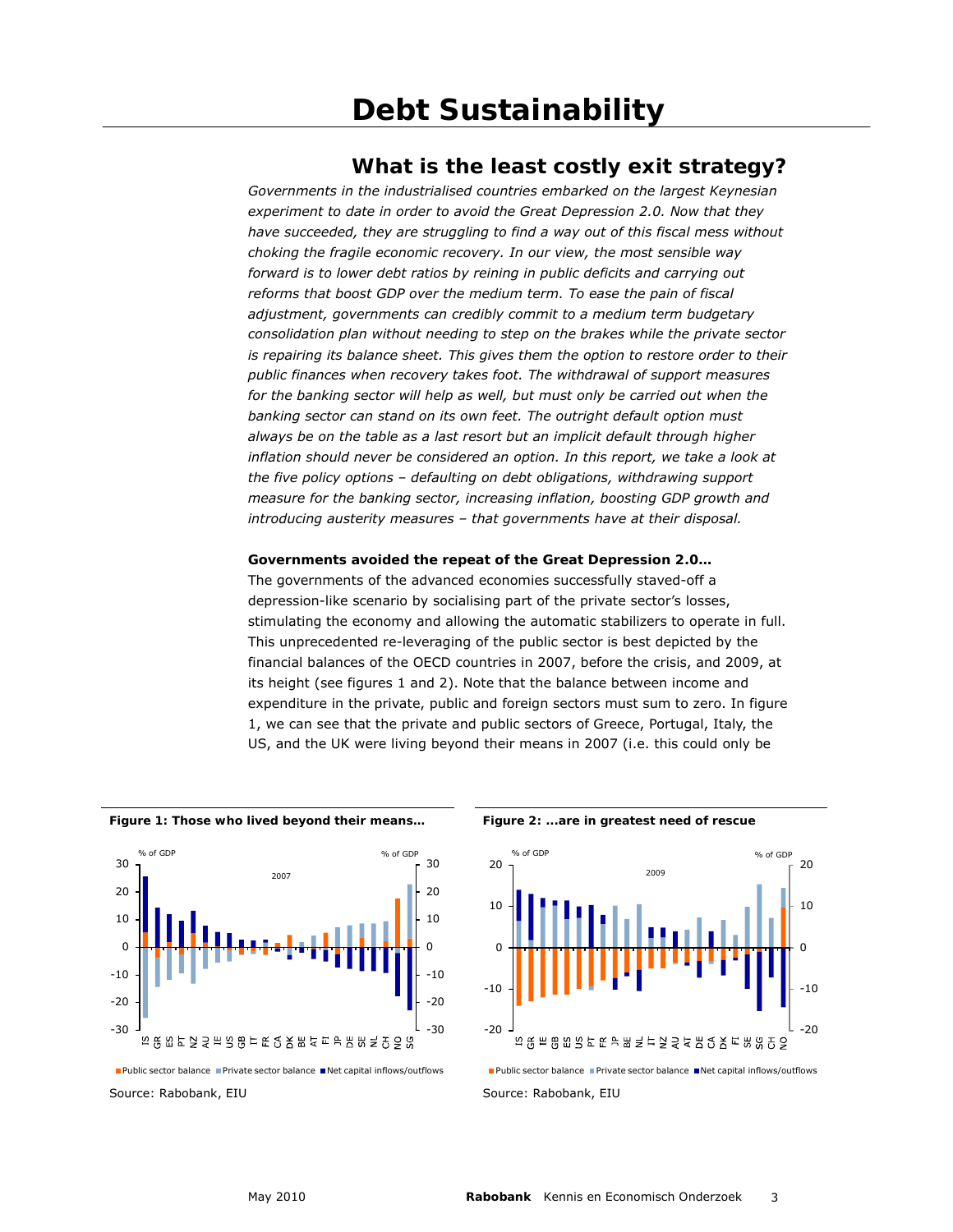made possible by substantial capital inflows). Once the overextended private sectors retrenched (all countries in our sample, with the exception of Canada, Portugal and Australia, started running private surpluses in 2009), governments needed to fill in the spending gap by running sizeable deficits. The result was simple: an economic catastrophe due to a collapse of aggregate demand was successfully averted at the expense of severely deteriorated public finances.

#### **…but now debt ratios are expanding at an astronomical rate**

Since fiscal deficits cannot be sustained indefinitely against the backdrop of ballooning debt-to-GDP ratios (hereafter debt ratios), governments need to figure out *how* they must achieve long run debt sustainability without choking the fragile recovery. (According to the IMF, debt ratio of advanced economies will rise from 73% at end-2007 to 109% at end-2014). So not only do governments need to get the timing of the exit right, but also the path they choose in reducing their debt ratios. We will not be studying the timing of exit in this paper because it is extremely difficult to forecast it with any degree of accuracy. The one thing we can be sure of is that the currently loose fiscal policy stance in most of the advanced economies cannot be sustained for much longer no matter how resilient private sectors are. It is only a matter of time before authorities are forced by the financial markets, the rating agencies, or their constituents to start reining in their runaway deficits. Regarding the former, past research has shown that when investors ask for higher interest rates to be willing to hold on to a sovereign's debt, public finances worsen substantially. The IMF (2010) reckons that a 1%-point increase in the fiscal deficit raises long-term government interest rates by 10-60bps. The analysis also finds that long-term rates rise by 5bps for each one percent of GDP increase in the government debt stock. This implies that the 40%-point increase in government debt ratios projected for industrialized countries during 2008–14 by the IMF could raise



Source: OECD





**<sup>2020</sup>** - if the cyclically adjusted primary balance in 2010 (OECD forecast) stays constant over the coming 10 years

Source: Rabobank, OECD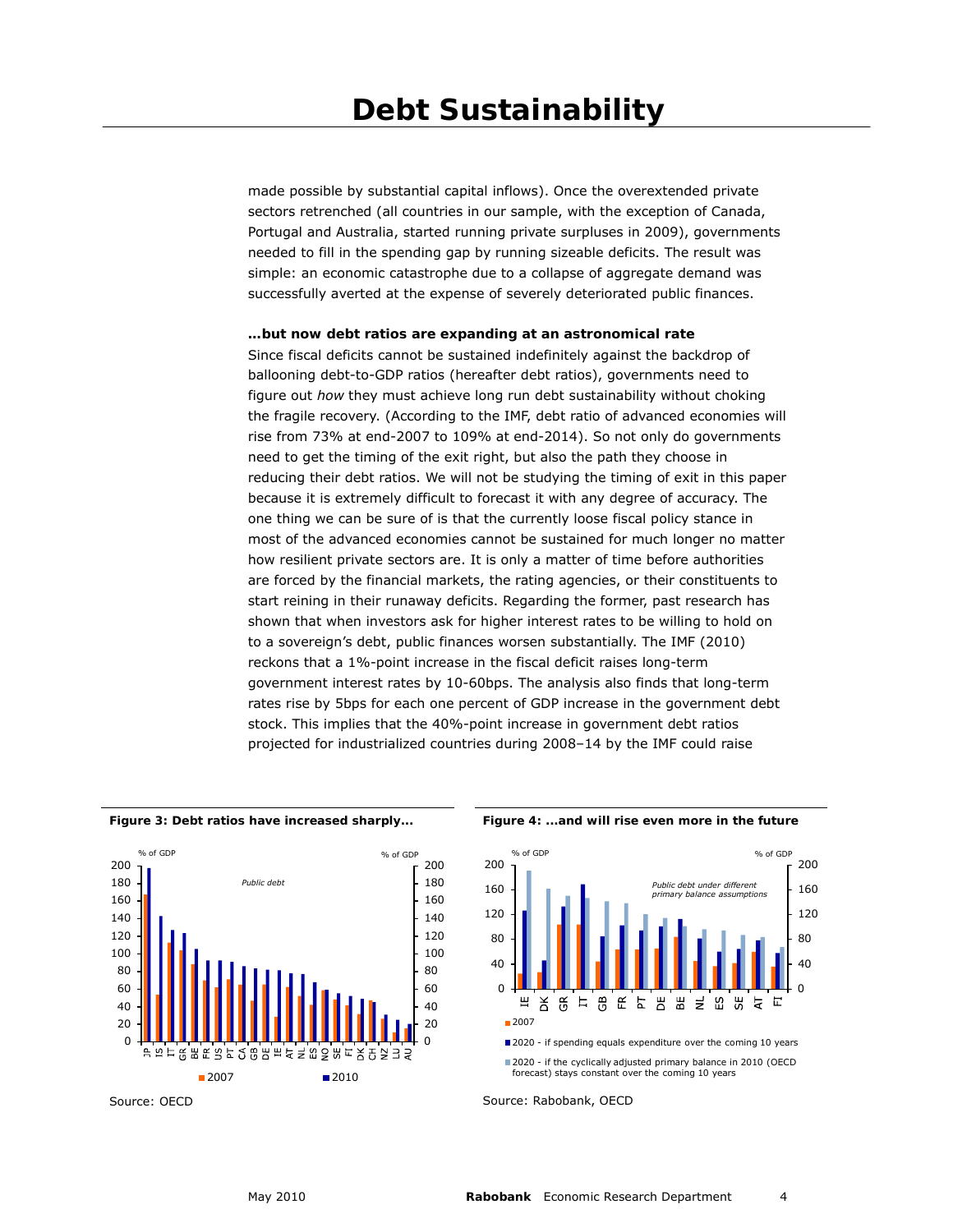interest rates by almost 2%-points. The effects are even larger for countries that start from high debt ratios or deficit levels, or that confront faster ageing population. Moreover, the results of the IMF suggest that the impact of debt and deficits on interest rates is greater during periods when the global supply of sovereign bonds is high. In their research on borrowing costs for advanced economies, Reinhart and Sack (2000) find that the impact of a deterioration in the fiscal balance by one percent of GDP in the current and the following year raises government bond yields by 9bps in a sample of OECD countries and by 12bps in the sample of G7 countries.

Therefore, it is not a question of *if*, but *when* will governments start implementting their exit strategies (i.e. lowering their debt ratios to more 'prudent' levels)? And, more importantly, *how* exactly do they intend to achieve that without damaging the economy?

To be able to answer the latter, which is the main subject of this paper, we need to first understand the exact determinants of the debt ratio and how they interact with one another. The change in debt ratio (∆*d*) is dependent on the government's primary deficit, *pd* (i.e. budget deficit excluding interest rates), the difference between the long-term interest rate, *r*, and nominal GDP growth rate, g,<sup>1</sup> multiplied by the debt ratio ( this is known as debt dynamics or the snowball effect), and the stock-flow adjustment (*SF*). The latter is the discrepancy between the change in government debt and the budget balance, which, in turn, reflects the accumulation of financial liabilities due to the banking sector support, differences between cash and accrual accounting, changes in the value of debt denominated in foreign currency (i.e. SF increases when the currency depreciates) and remaining statistical adjustments. More formally, debt accumulation in a country in the next period (*t+1*) is given by

$$
\Delta d = pd_{t+1} + \delta_{t+1}d_t + SF_{t+1}
$$
\nwhere  $\delta \approx r - g$  (1)

All variables except *r* and *g* are defined as percentage of GDP (for the derivation of equation 1 go to appendix 1). So a government can lower its debt ratio in five different ways:

- **Defaulting on its debt obligations (***d***↓)**
- **Increasing inflation (***g***↑)**
- **Withdrawing its support measures for the banking sector (***SF***↓).**
- **Introducing real GDP growth boosting measures (***g***↑)**
- **Generating a surplus on the primary budget balance (***pd***↑)**.

 $<sup>1</sup>$  Nominal GDP = Real GDP x Inflation</sup>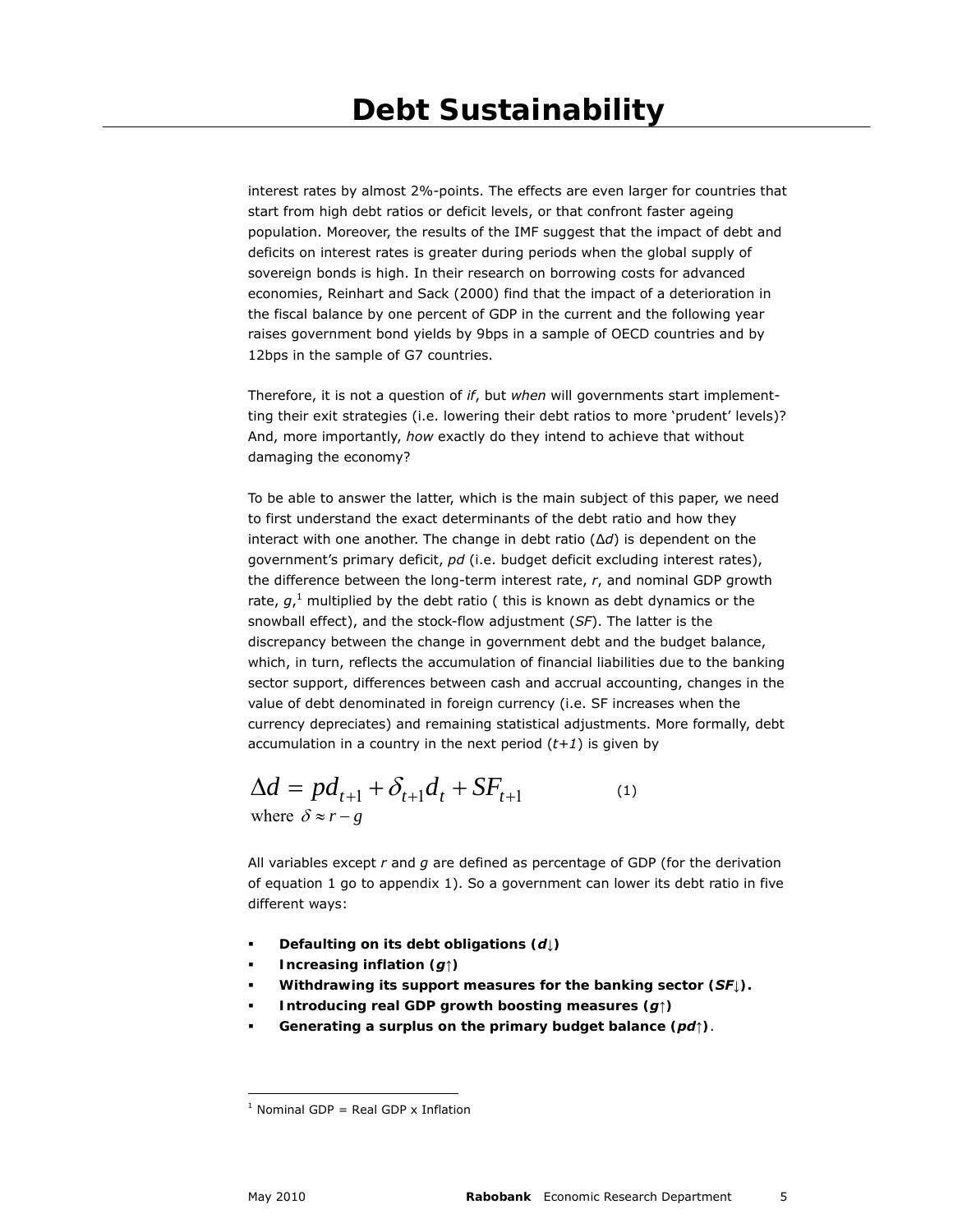To see how these variables interact, we can take the example of economic growth, which we will have to return to later in the article. The four channels that lower economic growth affects the debt ratio are:

- **1.** *The debt dynamics channel*: Lower growth translates into less favourable debt dynamics for a fixed interest rate. It might also lead to higher interest rates as investors become concerned about the country's fiscal position **(***δ*×*d***↑ in both cases ).**
- **2.** *The automatic stabilisers channel:* Lower growth will push the primary deficit higher since it leads to an automatic drop in tax revenues and an increase in social security payments **(***pd***↑).**
- **3.** *The discretionary expenditure channel*: Lower growth will perhaps force governments to inject more fiscal stimulus into the economy **(***pd***↑)**
- **4.** *The stock-flow channel:* Lower growth may result in a deterioration of asset quality in the banks' balance sheets. Once capital ratios fall too much, authorities might need to either nationalise them or inject capital into them. Additionally, lower growth will usually commensurate with a depreciation of the exchange rate, which will push up the value of foreign denominated debt **(***SF***↑ in both cases).**

So to come to better grips with how countries can lower their debt ratios, it is useful to look at each criteria in turn.

### **Strategy 1: Default and your problems will go away...**

Defaulting is certainly the least costly way, at least in the short run, for any sovereign entity to reduce its debt. In principle, it can be done by delaying repayment or restructuring the debt with better terms (mostly lower interest rates). When a part of the debt is held by foreigners, as is the case for most OECD countries (see figure 5), the authorities might be choose to not completely repay the principal value. This is possible, because debt contracts are not enforced by the threat of liquidation, as is the case in the corporate world. Put differently, there is no legal mechanism for transferring a country's assets to the creditors in the event of default. The absence of gunboat diplomacy and presence of 'sovereign immunity' – a legal doctrine that limits the extent to which sovereign assets located in foreign jurisdictions can be attached by creditors – make countries even more willing to opt for this option.

#### **…but only for a short while**

The long-term costs of default are, however, so large that they deter governments to adopt this short-term 'solution'. Let's look at some of the costs that have been identified in the academic literature based on historical experience of countries that decided to default. Rose (2002) finds that defaults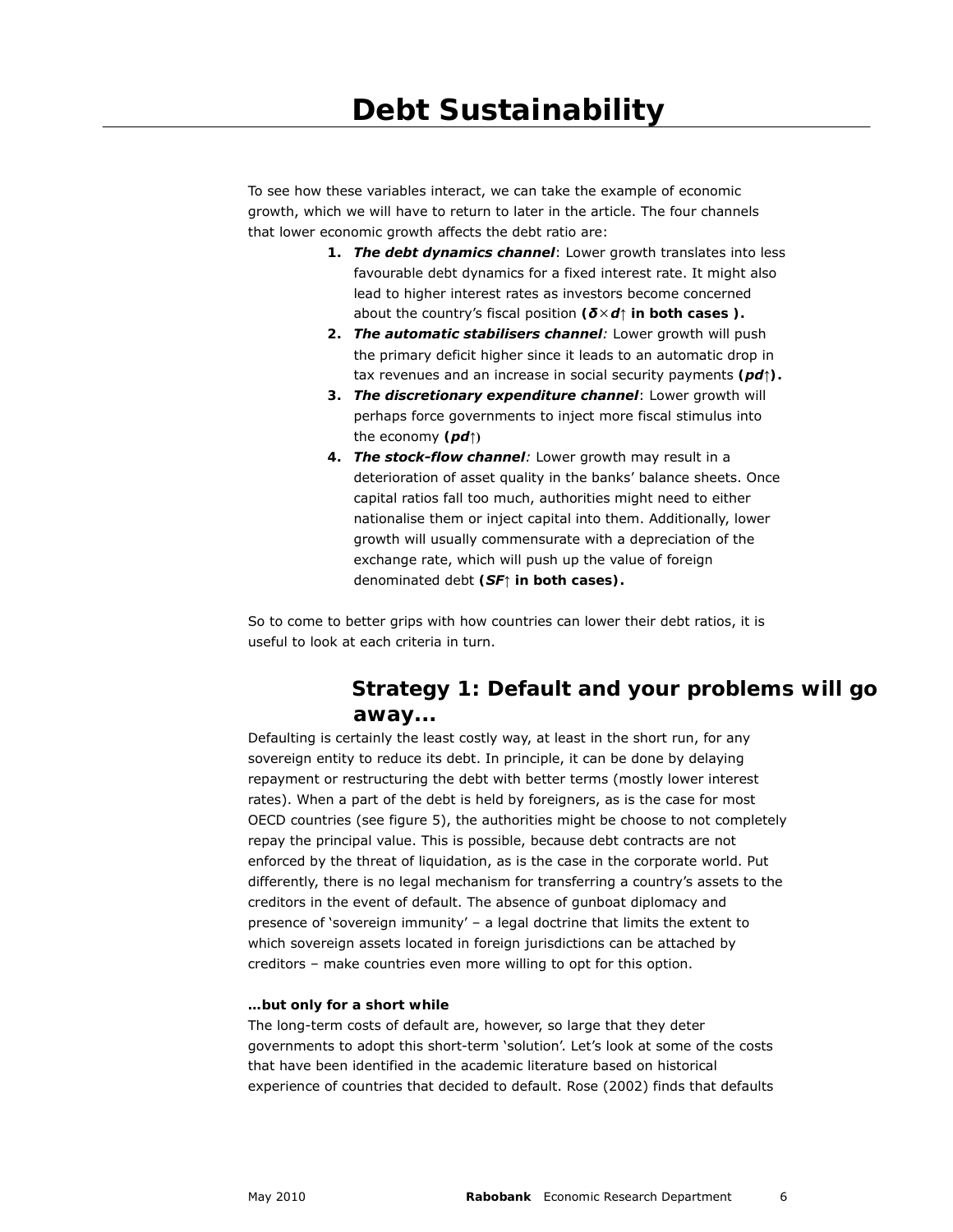can strongly hurt exporters and importers because bilateral trade between the debtor and its creditor countries drops by approximately 8% and persists for around fifteen years. This seems to be driven by a reduction in trade credit, and thus constitutes evidence for credit market sanctions of a particular kind, although legal sanctions could also play a role. Another reason why defaulting does not seem to be a sensible policy option is because it triggers a loss in market access by sovereigns. Admittedly though, this has become less of a problem in the more recent past. For example, several of the countries that defaulted in the late 1990s, including Russia, Ukraine and Pakistan, re-accessed markets within a short period. Gelos et al. (2004) find that it only took past defaulters 3½ months, on average, to regain market access after defaulting during the 1990s compared with more than 4½ years during the 1980s.

Borrowing costs also rise (i.e. *r***↑)** in the aftermath of a default. Ozler (1993) finds that, during the tranquil period of the 1970s, lenders charged up to 50bps more for loans to previous (post-1930) defaulters. An increase in interest rates can be particularly painful for those countries that are already paying a massive bill on their debt. For example, around 10% of the Greek and Italian government's budget revenue is used for servicicing the public debt (see figure 6). It should be stressed that the impact of the increasing sovereign risk premium is not likely to remain limited to the cost of public debt, but it will also affect the cost of capital for the private sector. For the international financial markets the rating (and thus risk premium) of the sovereign is usually the benchmark applied to private-sector entities of that country – the so-called sovereign ceiling. This implies that banks or large companies are likely to have to pay an even higher risk premium. Hence, the increase in borrowing costs for the government is likely to be transmitted to the entire economy with a further negative impact on the growth of productive capacity and consumption demand (i.e. *g***↓)**.



Source: OECD, IMF, WorldBank, EIU, Rabobank

Figure 5: Investors should know better **Figure 6: Who's gonna afford all that debt?** 

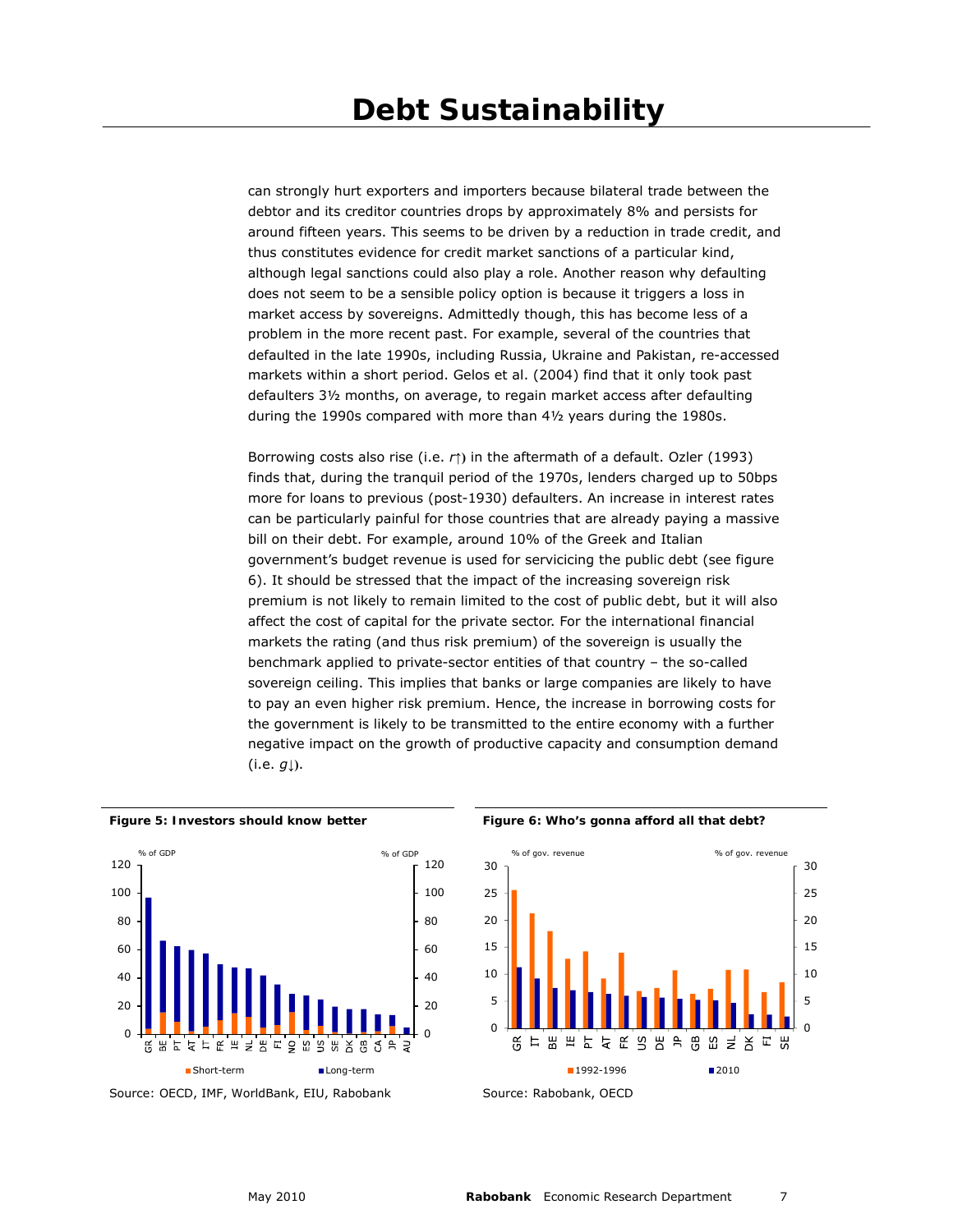Bulow and Rogoff (1989) argue that a default could have much broader adverse effects on a lender's reputation than just on his standing in credit markets. Historical evidence has shown that governments are usually ousted from the office after defaulting on their debt. Additionally, the OECD governments have much more to lose in the international arena given their status as advanced economies. No government would like to participate in a G20 gathering as the only 'irresponsible partner'. The political cost is particularly significant in the case of the eurozone (EZ) members given their stronger ties at the regional level. At best, a defaulting country in the EZ might not be invited to high level meetings and, in the worst case scenario, it might be even forced out of the Union. Although such costs cannot be measured numerically, they are considered to be extremely high from a politician's point of view.

Finally, several of the recent defaults have led to the collapse or severe impairment of the domestic financial system, with severe contractionary effects on credit, financial intermediation, and ultimately output. For example, Russian banks stopped playing their intermediary role of providing liquidity and credit to the economy during the crisis in 1998.

On balance, De Paoli et al. (2009) estimate that median output can drop anywhere between 5-10% after a sovereign debt crisis. This means weaker economic activity can increase the debt ratio through all the four channels (debt dynamics, discretionary expenditure, automatic stabilisers and stock-flow) discussed above. Even worse, they find that sovereign debt crises do not occur in isolation. In three quarters of their sample sovereign debt crises overlap with currency crises and in two thirds of the sample, they overlap with banking crises. In fact, in almost half the sample sovereign crises overlap with both currency and banking crises ('triple' crises) and they usually precede or start in the same year as the banking and currency crises. This is perhaps one of the most important reasons why the Greek authorities are fighting tooth and nail to avoid defaulting on their debt. The country's banking sector holds around EUR 38.5bn worth of the government's bonds, which amounts to almost 8% of their total assets. A big write-down in the value of those bonds would leave the banks crippled. As a consequence, the government might even be forced to rescue the banking sector once again after defaulting (i.e. *SF***↑)**.

To sum up, defaulting on debt bears major economic and political costs that cannot be ignored. We believe the default option should always remain on the table as a last resort, but only to be utilised when all else fails. Resorting to this decision without trying the other options will certainly backfire.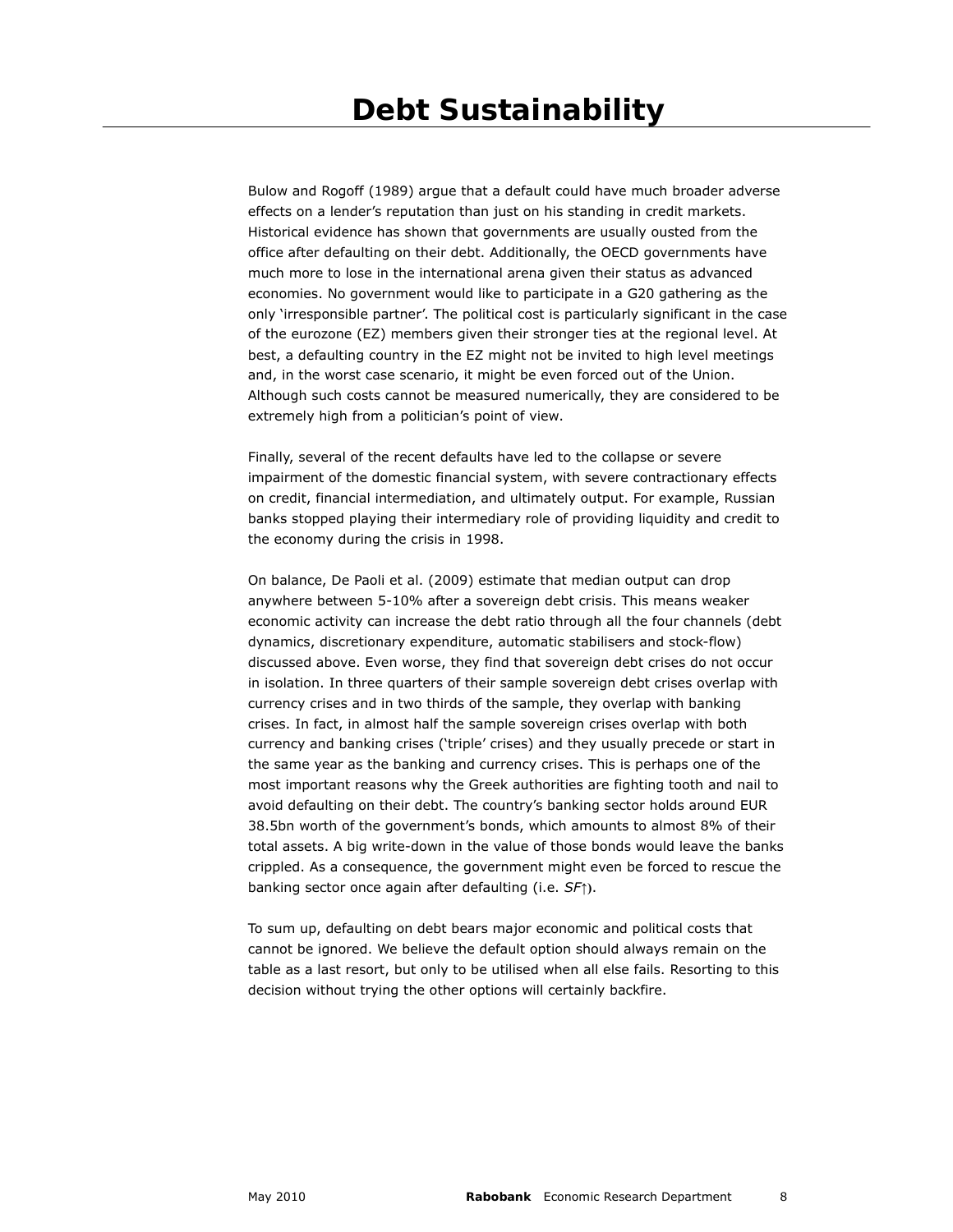### **Strategy 2: Inflating away your debt helps a bit…**

The costs of outright default have made some politicians default in a stealthier/ sneakier manner – through higher inflation, which will increase nominal GDP growth. Advanced economies can erode the real value of government debt through higher inflation because medium- and long-term, non-indexed, domestic currency debt accounts for three-quarters of the total in these countries. In a simple exercise, the IMF calculates the effect of inflation on debt ratios for a number of OECD countries (see table 1). The result of the calculation shows that if inflation over 2009-2014 turned out to be on average 6 percent as opposed to IMF's forecast (2%), then the debt ratio would average 86.4%, or 8%-points less than in the baseline (94.6%).

|                |            | Average          | <b>Debt ratio</b>           |            | <b>Drop in debt</b> |
|----------------|------------|------------------|-----------------------------|------------|---------------------|
|                | Debt ratio | <b>inflation</b> | with av. Inflation equal to | ratio when |                     |
| <b>Country</b> | 2009       | forecasted       | <b>Forecast</b>             | 6%         | inflation is 6%     |
|                |            | $(2009 - 2014)$  | $(2009 - 2014)$             |            |                     |
| Australia      | 16.4       | 1.9              | 26.1                        | 23.8       | $-2.3$              |
| Canada         | 83.6       | 1.3              | 74.1                        | 69.4       | $-4.7$              |
| France         | 78         | 1.3              | 96.6                        | 86.7       | $-9.9$              |
| Germany        | 74.3       | 1.1              | 88.6                        | 81.3       | $-7.3$              |
| Italy          | 115.1      | 1.5              | 127.2                       | 115.3      | $-11.9$             |
| Japan          | 218.7      | $-0.6$           | 247.6                       | 225        | $-22.6$             |
| Mexico         | 44.9       | 4.4              | 42.5                        | 38.8       | $-3.7$              |
| Turkey         | 46.8       | 4.8              | 46.6                        | 43.4       | $-3.2$              |
| UK             | 68.8       | 2.3              | 93.8                        | 86.2       | $-7.6$              |
| <b>USA</b>     | 83.8       | 1.6              | 103.1                       | 94.6       | $-8.5$              |
| Average        | 83.1       | $\overline{2}$   | 94.6                        | 86.4       | $-8.2$              |

#### **Table 1: Estimated impact of higher inflation on public debt**

Source: IMF

Against this backdrop, we should ask ourselves whether such tiny drop in debt ratios is worth pushing inflation higher? A number of famous economists think so. Ken Rogoff of the Harvard university went so far as to mention in an interview<sup>2</sup> that "6% inflation for at least a couple of years" would "ameliorate the debt bomb" in the US and help the private sector "work through the deleveraging process"<sup>3</sup>. Even the chief economist of the IMF, Olivier Blanchard, has jumped on the bandwagon and argued in a recent paper that countries can opt for a 4% inflation target<sup>4</sup> (see Blanchard, Dell'Ariccia and Mauro, 2010).

This is a truly remarkable U-turn from the past recommendations of the highly esteemed economists. If *anyone* would have come up with such a suggestion only a couple of years ago, his sanity would be questioned by almost all market

<sup>2</sup> http://www.bloomberg.com/apps/news?pid=20601109&sid=auyuQlA1lRV8

<sup>&</sup>lt;sup>3</sup> Higher inflation will also lead to the erosion of the real value of mortgages and credit card debts.

<sup>4</sup> Of course, Mr. Blanchard's main argument for higher inflation was because it allows monetary policymakers to overcome the zero bound on nominal interest rates.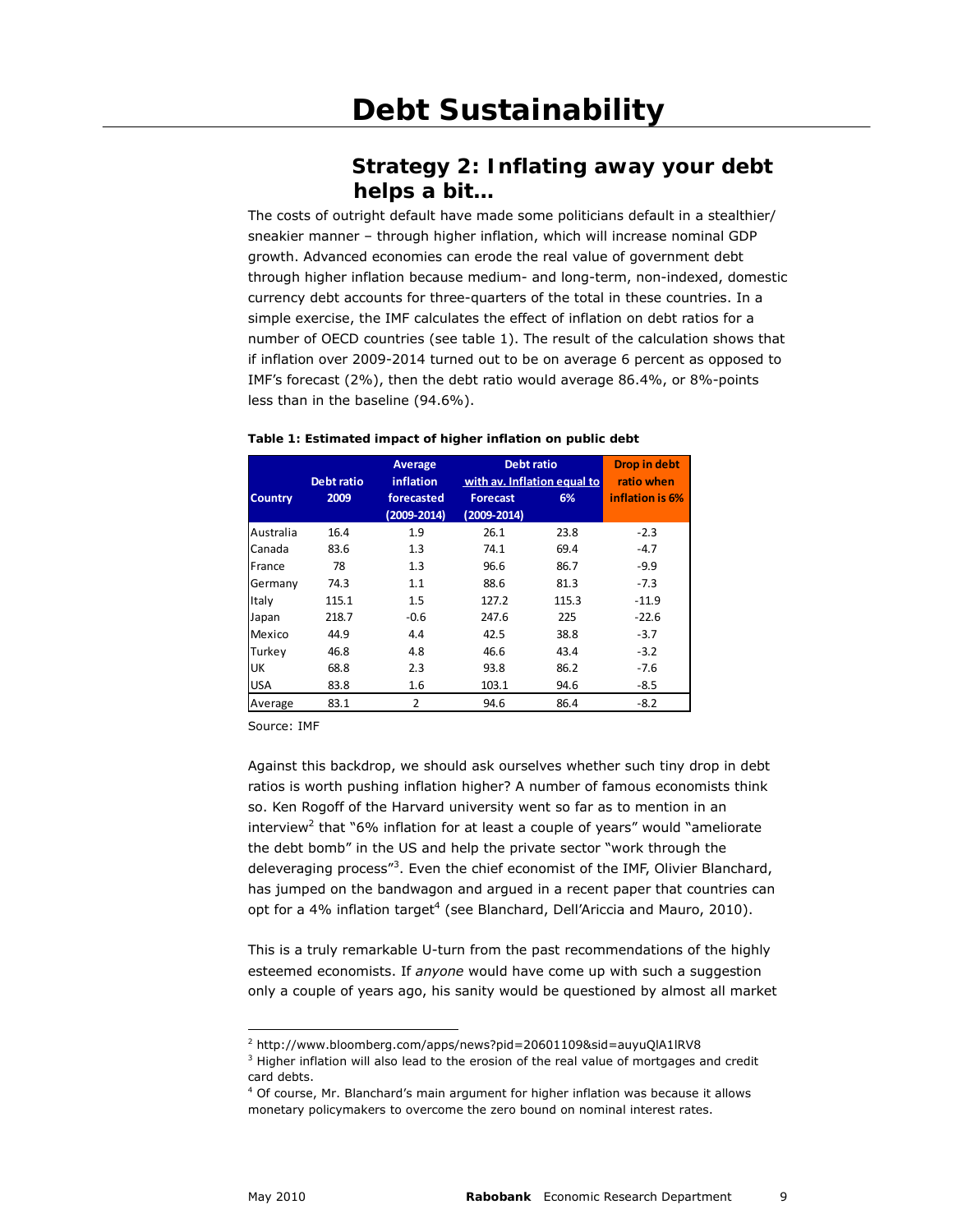participants. As a matter of fact, most central bankers are still strongly against this proposal. In a Q&A session in the ECB on March  $4^5$ , a journalist asked Mr. Trichet what his thoughts were on a 4% inflation target, as advocated by the





Source: The Economist

IMF chief economist. His response was: "*I would say that it is plain wrong. That is my opinion and I believe it is the opinion of all central banks I know*". But should we simply brush it under the carpet because fighting inflation is in the DNA of central bankers? Or must we also give it some thought given that such "economic heavyweights" as Ken Rogoff, Gregory Mankiw (Harvard university) and Olivier Blanchard are backing this idea? After all, some politicians, and possibly central bankers, might consider it an option behind the screens if they do not find a less painful way to get out this fiscal mess. Admittedly, nothing is written on stone!

#### **…but then disaster strikes**

But there are good reasons to argue against increasing inflation even if we disregard its social costs such as the arbitrary redistribution of wealth between creditors and debtors that it creates or distortions in resource allocation. First and foremost, investors understand that higher inflation is an implicit default since it is nothing more than a capital levy on holders of public debt – it reduces the real value of nominal liabilities at fixed interest rates. Phrased differently, all costs of default such as loss of market access, higher long-term interest rate, etc. that lead to higher debt ratios are applicable when inflation rises. With regards to the cost of borrowing, bond vigilantes will, without doubt, demand an interest-rate premium for bearing the risks of a future increase in the inflation target (i.e. *δ*×*d*↑). Basically, investors would say to the politicians 'fool me once, shame on you; fool me twice, shame on me'. It should be noted, however, that the effective nominal interest rate on the debt is slow to respond to an increase in market yields because the entire debt stock does not roll over every period (see figure 7). But in due time all the debt stock will have to be serviced at higher interest rates, so governments have an incentive to push inflation even higher. As you can imagine, this policy does not lead to debt sustainability.

Second, higher inflation will push the deficit higher in many countries that have indexed their social-security and health-care entitlements to inflation (i.e. *pd* ↑). Third, given that the currency usually depreciates in line with inflation, the debt denominated in foreign currency will increase in value (i.e. *SF***↑**)<sup>6</sup> . Fourth,

<sup>5</sup> http://www.ecb.de/press/pressconf/2010/html/is100304.en.html

<sup>&</sup>lt;sup>6</sup> Of course, the effective nominal interest rate on the debt is slow to respond to an increase in market yields because the entire debt stock does not roll over every period.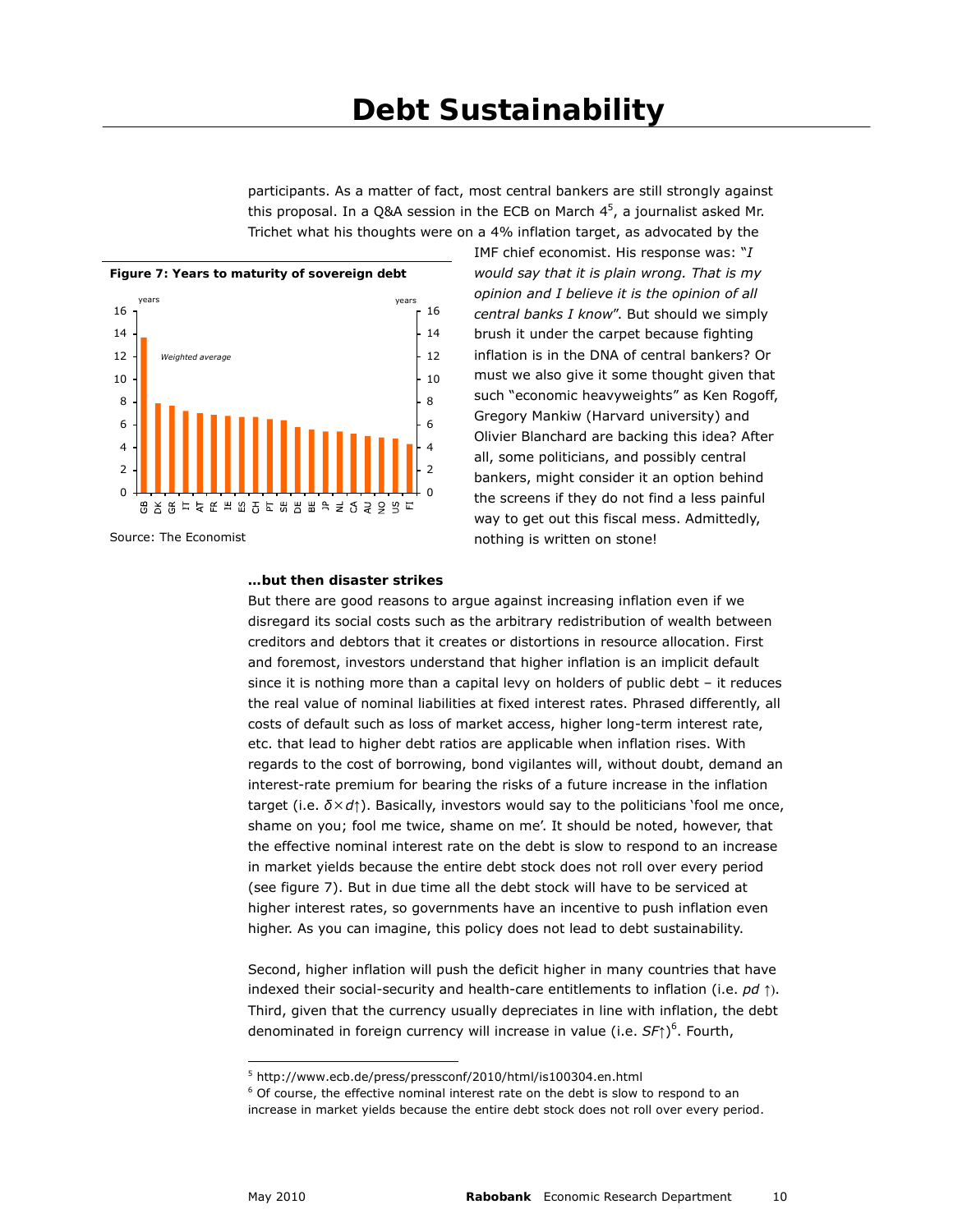lowering inflation at a future date is very costly when the inflation-fighting credibility of central banks is dented. Remember, Paul Volcker, the former chairman of the Fed, had to raise the interest rate to a peak of 20% in June 1981 to prove his credibility as an inflation fighter. His victory in the game-ofchicken with the financial markets came at the expense of a marked slowdown in economic activity (i.e. *g***↓**). Fifth, the private sector will also be affected given that investors would also demand a higher nominal interest rate for holding corporate bonds. This is not only due to the rise of the benchmark yield, but also due to the volatility of returns (the rate and volatility of inflation are highly correlated<sup>7</sup>). Thus, it seems that Mr. Trichet had a point when he argued that Mr. Blanchard's idea paid "*very little attention to the conclusions of academic research concerning the fact that at around 2%...the counterproductive effects of inflation* [are minimised]". But we have to admit that the matter is not as black and white as Mr. Trichet would want us to believe. This is because the very academic research that the ECB president is referring to has found very different thresholds whereby inflation starts to negatively affect growth (see table 2).

|                                 | 4%-points rise       |                                | <b>GDP will only</b>  |
|---------------------------------|----------------------|--------------------------------|-----------------------|
| <b>Study</b>                    | in inflation reduces | <b>Study</b>                   | contract if inflation |
|                                 | <b>GDP growth by</b> |                                | rises above           |
| Barro (1995)                    | 0.1%-points          | Khan and Senhadji (2001)       | $1 - 3%$              |
| Fischer (1993)                  | 0.15%-points         | Ghosh and Phillips (1998)      | $2 - 3%$              |
| Gylfason and Herbertsson (1996) | 0.18%-points         | Burdekin et al. (2004)         | 3%                    |
| Rousseau and Wachtel (2002)     | 0.01%-points         | Chistoffersen and Doyle (1998) | 13%                   |
| Caporin and Di Maria (2002)     | 0.0025%-points       | Barro (1995)                   | 15%                   |
| Motley (1994)                   | $0.1%$ -points       | Pollin and Zhu (2006)          | 15-18%                |
| Andres and Hernando (1997)      | $0.004%$ -points     | Drukker et al. (2005)          | 19%                   |
| Kamalodin (2007)                | 0.01%-points         | Bruno and Easterly (1996)      | 40%                   |
| Overall range                   | $0.0024\% - 0.18\%$  | Overall range                  | 1% - 40%              |

#### **Table 2: Estimated impact of higher inflation on GDP growth**

Source: Rabobank

Even if we disregard the thresholds, we could ask ourselves how much will growth fall when inflation rises by 4%-points. Again the negative impacts calculated vary per study, but all scholars agree that growth falls less rapidly than feared by most market participants (at least that is the result derived after looking at a large number of (emerging) countries during the past decades). Of course, these measurements done in a linear manner might understate the 'true' effect of increasing inflation on growth given that the inflation-growth relationship is non-linear (Sarel, 1996). One can imagine that an increase of inflation from 2 to 6% will have a stronger impact on growth than a rise of inflation from 100 to 106%. Another important factor that is missing in these studies is higher inflation volatility. As mentioned above, inflation volatility hinders economic growth much more than high, yet stable inflation.

 $<sup>7</sup>$  Judson and Orphanides (1996) show that in their data the correlation between the level</sup> and volatility of inflation exceeds 0.9.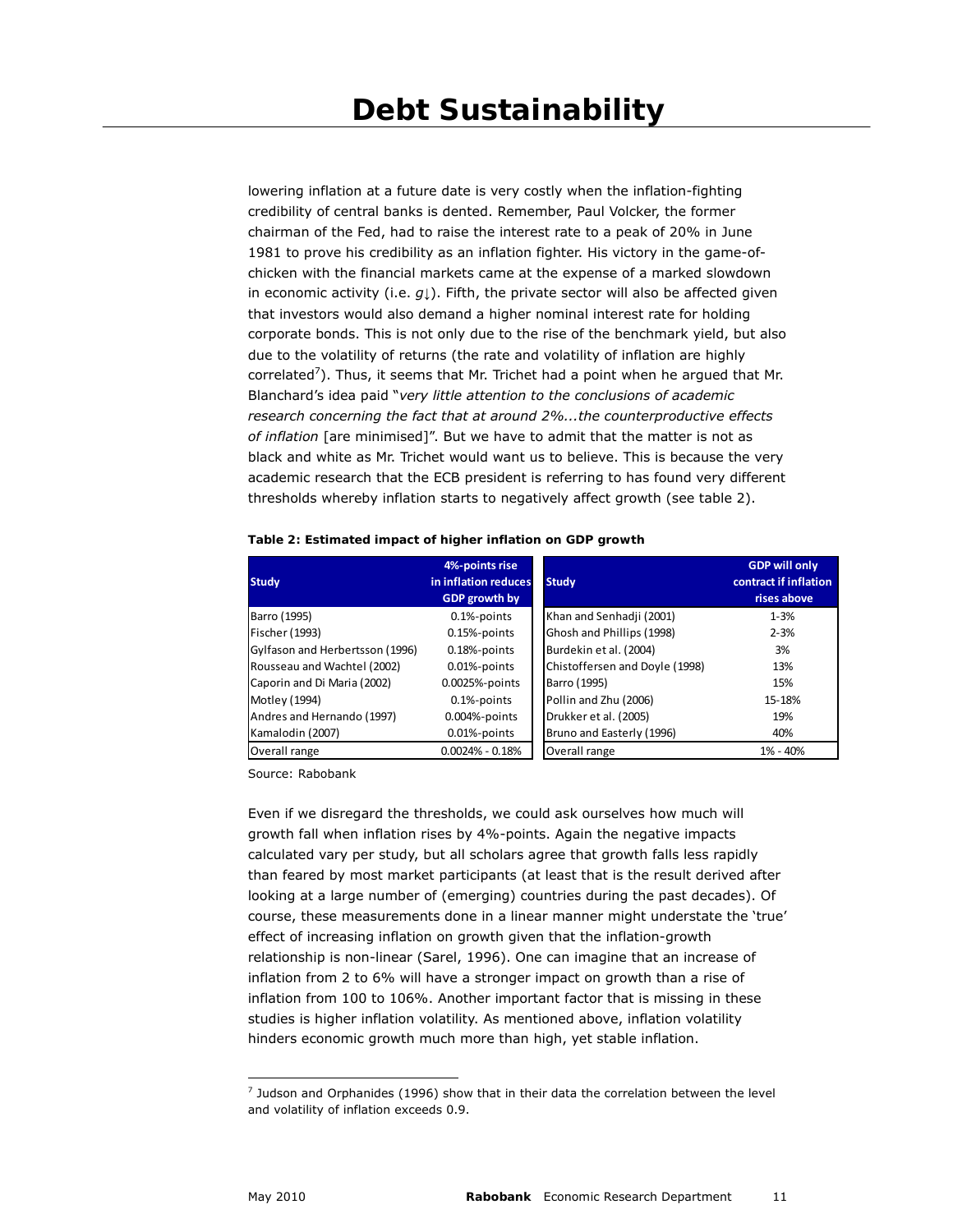What can we conclude then from all of this? Increasing inflation will reduce the debt ratio by a tiny amount in the short-run but will eventually push it upwards in the long run. So even increasing inflation higher and higher won't help. All governments will achieve by adding this option into the policy mix is lower growth and higher unemployment. Inflation, anyone?

### **Strategy 3: Withdrawing financial sector support…**

Since default, be it outright or implicit, is not the correct path to debt sustainability, governments must seek other options that can reduce debt ratios in the long run. One way of doing this is by withdrawing the support measures from the financial sector. At the pinnacle of the financial crisis governments needed to ring-fence toxic assets and recapitalise the banking sector in order to avoid a total collapse of the financial system. To that, we have to say: job well done! Governments prevented the total meltdown of the financial system by socialising the banking sector's losses. But this came at a high cost. Looking at the decomposition of debt accumulation in a number of OECD countries (see figure 8), it becomes clear that the stock-flow adjustment component, which partly accounts for the financial sector support, made the biggest contribution, on average, to the increase in debt figures in 2008 (for a more complete picture see appendix 2). It should be noted that only capital injections and impairment of toxic assets show up in gross debt figures as they require upfront financing (see table 3). Adding the contingent liabilities in the form of debt and deposit guarantees would make the fiscal stance look even more worrying.

Although we have to mention that public sector's net debt, which is a better measure of government indebtedness, has not risen by as much because the financial assets that the government has taken over during the credit crisis has already been accounted for (see figure 9). Capital injections also do not add to

**Figure 8: Bank support increases debt in 2008 Figure 9: Make your pick: Gross or net?** 



Source: OECD



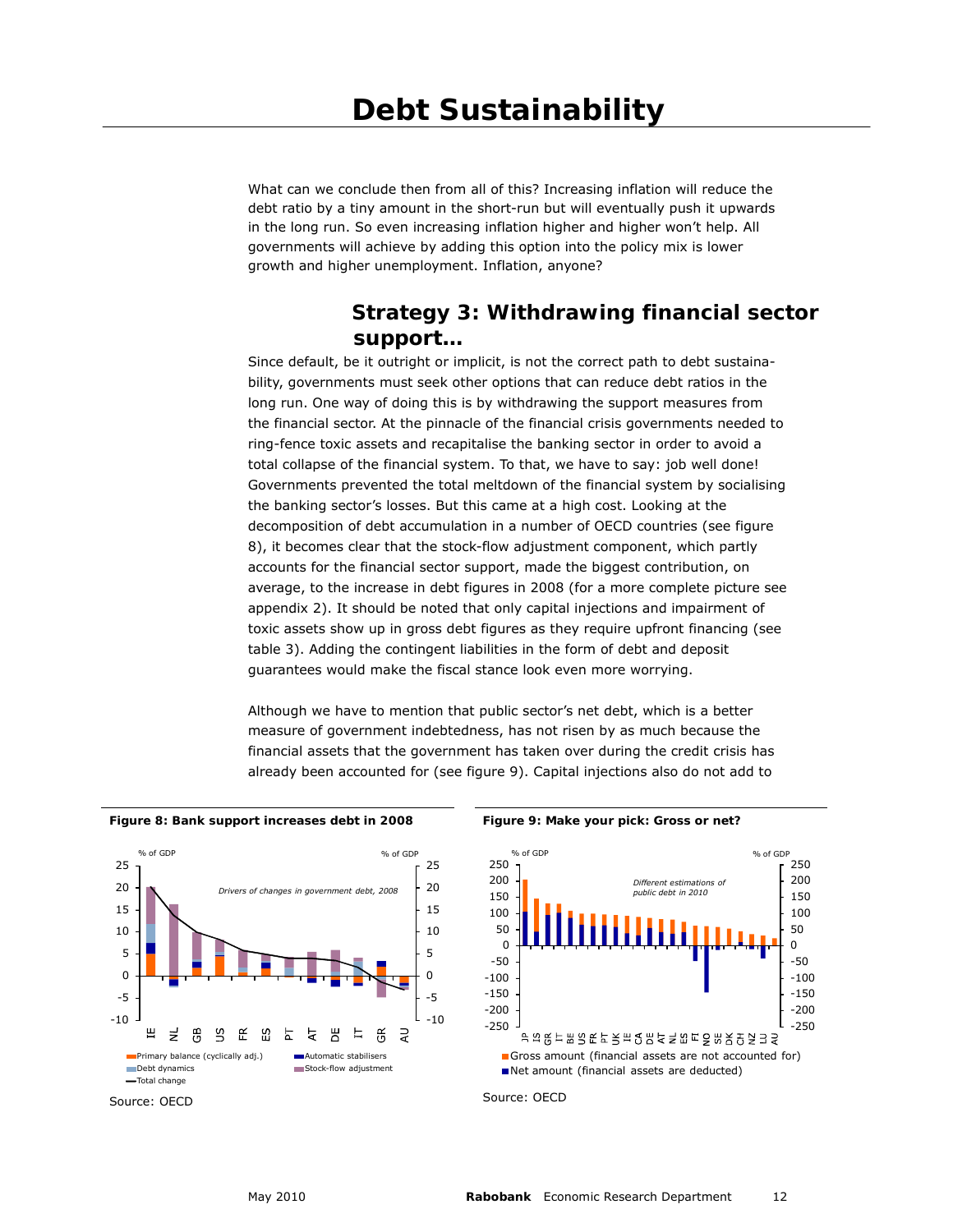net debt because it accounts for government's claims on the banking sector's assets. So removing financial sector support will not be as beneficial as most think.

|                  | <b>Relief of impaired asset</b>  |                      |              | <b>Capital injections</b> |              | <b>Guarantees on bank</b><br><b>liabilities</b> |               |  |
|------------------|----------------------------------|----------------------|--------------|---------------------------|--------------|-------------------------------------------------|---------------|--|
|                  | and bank support                 |                      |              |                           |              | deposits                                        |               |  |
| <b>Countries</b> | <b>Total</b><br><b>Effective</b> |                      | <b>Total</b> | <b>Effective</b>          | <b>Total</b> | <b>Guarantees</b>                               | in dollars or |  |
|                  | approved                         | <i>interventions</i> | approved     | capital                   | approved     | granted                                         | %             |  |
|                  | measures                         |                      | measures     | injections                | measures     |                                                 |               |  |
| <b>BE</b>        | 8,1                              | 8,1                  | 5,3          | 6,1                       | 70,8         | 16,3                                            | 100000        |  |
| <b>DK</b>        | 0,3                              | 0,3                  | 6,1          | 2,4                       | 253          | 2,5                                             | 100%          |  |
| DE               | 1,4                              | 1,4                  | 4,4          | 2                         | 18,6         | 7,2                                             | 100%          |  |
| IE               | 0                                | $\Omega$             | 6,6          | 6,5                       | 164,7        | 164,7                                           | 100000        |  |
| GR               | 3,3                              | 1,8                  | 2            | 1,5                       | 6,1          | 1,2                                             | 100000        |  |
| ES               | 2,8                              | 1,8                  | $\Omega$     | 0                         | 18,6         | 2,1                                             | 100000        |  |
| <b>FR</b>        | 0,2                              | 0,2                  | 1,2          | 1,2                       | 16,6         | 5,5                                             | 70000         |  |
| IT               | $\Omega$                         | $\Omega$             | 1,3          | 0,1                       | <b>NA</b>    | $\Omega$                                        | 103000        |  |
| LU               | 0,9                              | 0,9                  | 6,9          | 7,9                       | 12,4         | <b>NR</b>                                       | 10000         |  |
| <b>NL</b>        | 11,4                             | 5,5                  | 6,4          | 6,8                       | 34,3         | 7,7                                             | 100000        |  |
| AT               | 7,1                              | 2                    | 5,5          | 1,7                       | 25,7         | 6,8                                             | 100%          |  |
| PT               | 0                                | $\Omega$             | 2,4          | $\Omega$                  | 10           | 3,3                                             | 100000        |  |
| FI               | 0                                | $\Omega$             | $\Omega$     | $\Omega$                  | 27,7         | 0                                               | 50000         |  |
| <b>SE</b>        | 12,6                             | $\Omega$             | 1,6          | 0,2                       | 48,5         | 11                                              | 50000         |  |
| GB               | 16,4                             | 14,7                 | 3,5          | 2,6                       | 21,7         | 11,3                                            | 50000         |  |

**Table 3: Public interventions in the banking sector (as % of GDP)**

Source: European Commission

#### **...is a good policy choice but should not be carried out straight away**

In any case, when the wounded financial sector can stand on its own feet, governments should start withdrawing their support. The problem is that this cannot happen in the short-term. First, much of the profit made by the industry is thanks to the strongly upward sloping yield curve. This party will be over sooner or later. Most central banks are expected to exit ultra accommodative monetary stances by end-2011 at the very latest unless the global economy is hit by another shock. Barring any unforeseen circumstances, therefore yield





Source: ECB, Federal Reserve, Bank of England



Source: The Economist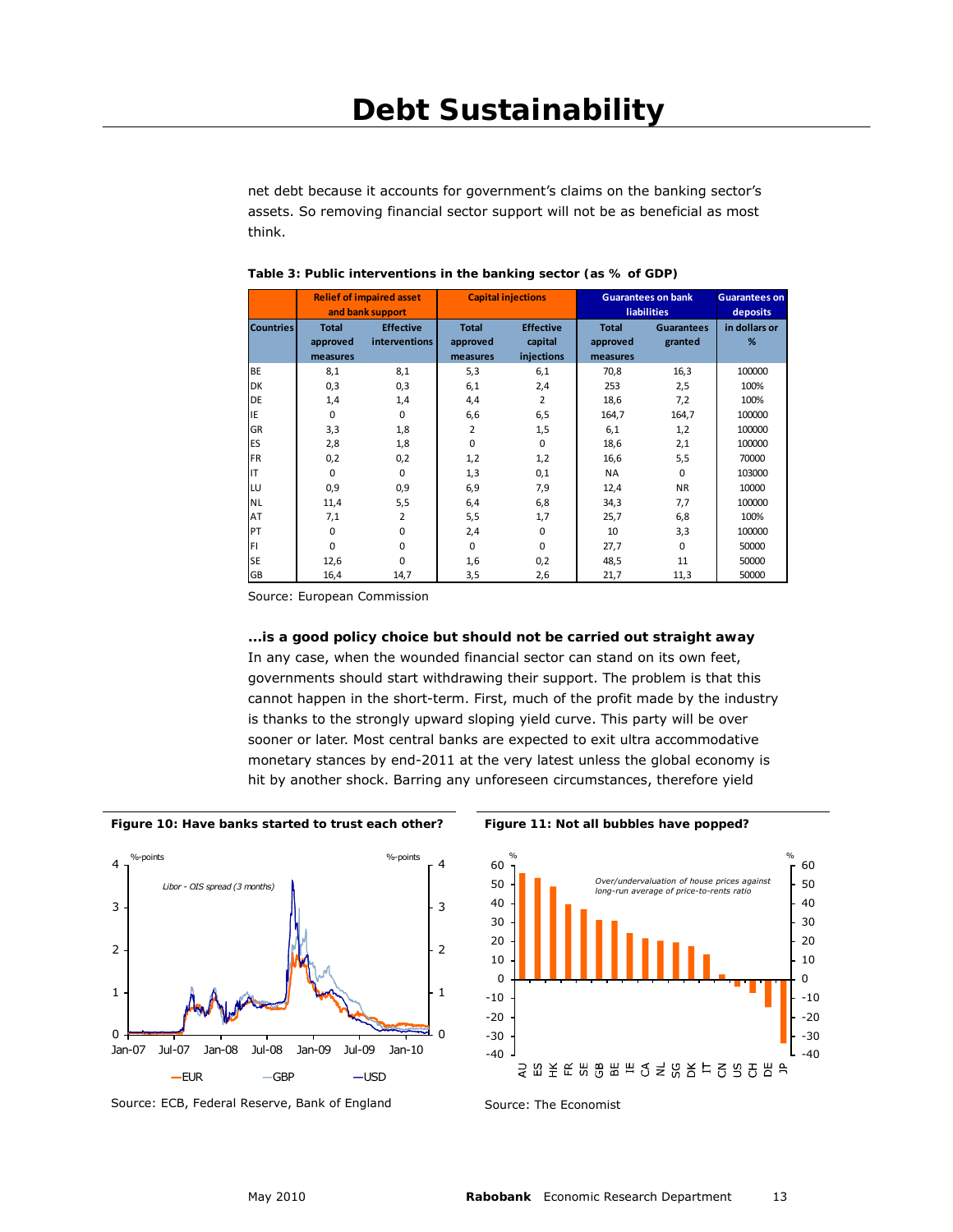curves will become flatter in time and profits will drop in tandem. Second, the significant drop in the LIBOR-OIS spread in the past year might suggest that trust has returned in the financial markets (see figure 10). But this overlooks the fact that the banking system in many countries is still heavily reliant on central bank funding (i.e. transaction volumes in the interbank market are still relatively low by historical standards). For example, Ireland and Greece's banking sectors' total borrowing from the ECB amounts to roughly 7% and 10% of their total assets, respectively.

Even more worrying is that governments might be called up on again to support the system even though the chances of this happening is low. The IMF estimates that financial sector support could account for 3%-points of the 36%-points projected increase in average debt ratios by 2014. But the risks, in our view, still lie to the upside. For one, the banking sector's weak balance sheets can be severely hit if asset prices drop further in the medium term. For that matter, house prices in some OECD countries still look bubbly based on some measures (see figure 11). Additionally, the uncertain regulatory environment (such as higher capital requirements, introductions of bank levies, etc.) means financial institutions will have to recapitalise themselves even more in the future in order to maintain the trust of the markets. Another downside risk stems from a drop in global demand in the coming quarters, which will push non-performing loans on banks' balance sheets even higher. The global recovery can lose momentum for a number of reasons such as higher commodity prices, which will force central banks to exit sooner than currently anticipated, and the synchronised (and possibly premature) exit of governments from loose fiscal policies from 2011 onwards.

All these arguments warrant caution in withdrawing supports too soon. Support must only be removed when banks are sufficiently recapitalised to withstand future shocks or further slowdown in economic activity. Otherwise, credit

Figure 12: Credit conditions are still not loose **Figure 13: Debt rising due to snowballing effects** 



Source: ECB, Federal Reserve



Source: Rabobank, OECD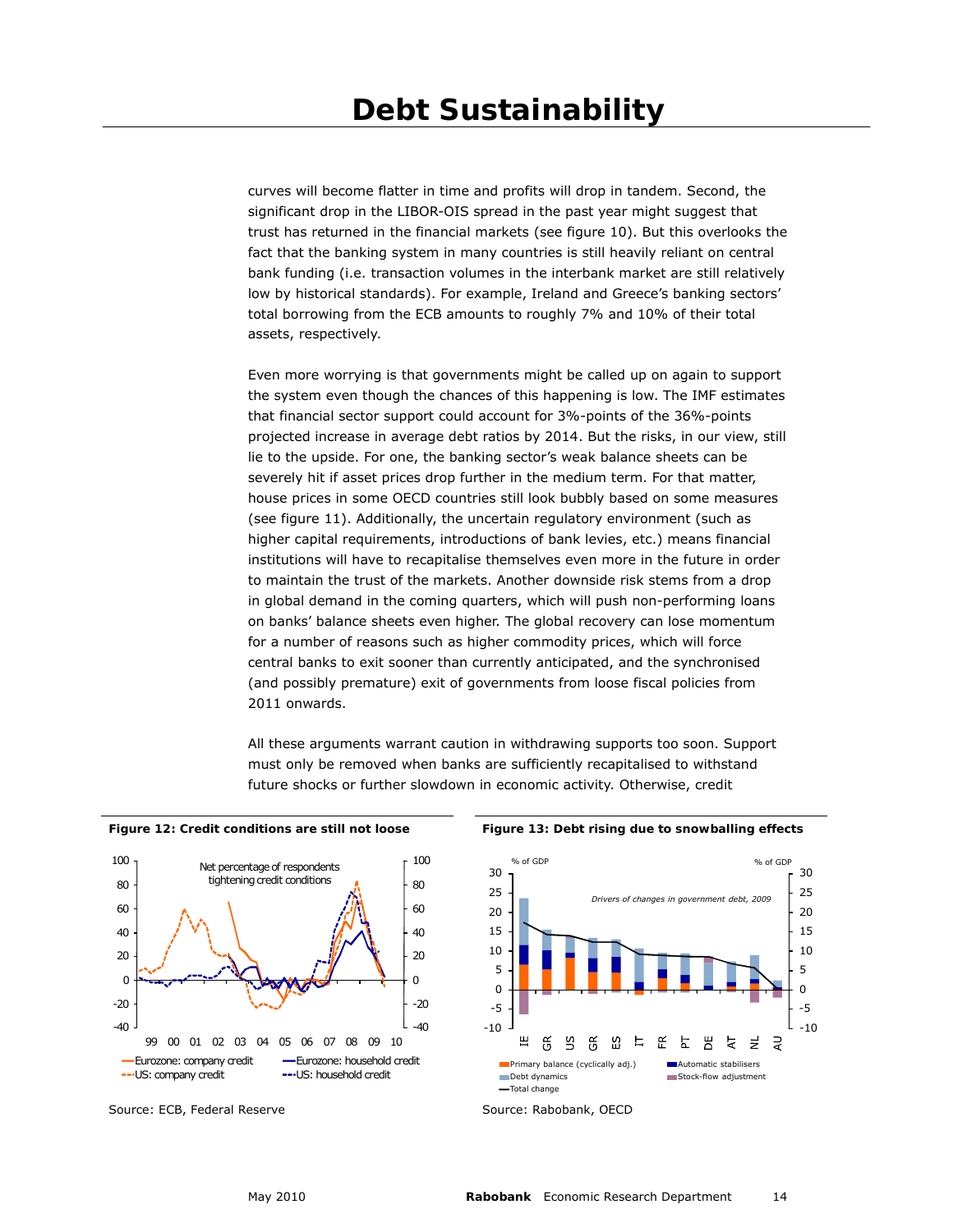conditions can tighten once again (see figure 12) and push the economies back into recession. More importantly, if growth remains anaemic, interest rates stay high and/or governments do nothing to address their deteriorating public finances, gross debt ratios will keep on rising regardless. As a matter of fact, the experience of the all the OECD countries in our sample, with the exception of Germany (see figure 13), clearly illustrates that debt ratios were on the rise in 2009 even though the stock-flow adjustment component was negatively contributing to the increase in debt ratios.

### **Strategy 4: Growing your way out of debt is certainly good…**

Since inflation is not the right way to increase nominal GDP, governments must attempt to boost real GDP instead. The IMF (2010) calculation shows that a 1% point increase in growth for 10 years (holding spending constant and assuming a 40% tax rate) lowers government debt by a whopping 29%-points of GDP. Governments in the OECD can boost their real GDP by introducing a host of structural reforms. An important avenue to consider is increasing the growth of labour productivity, which has fallen in most industrialised countries in the 2000s compared to the second half of the 1990s (figure 14). Moreover, governments can increase GDP by increasing the size of the labour force through increased immigration and stimulating labour participations rates (see figure 15). The latter can be done, for example, by increasing child daycare facilities in order to allow women to participate more in the labour market. Other avenues that governments must consider is speeding up the privatisation process and reducing excessive regulation in some industries, which can promote competition.





Source: OECD



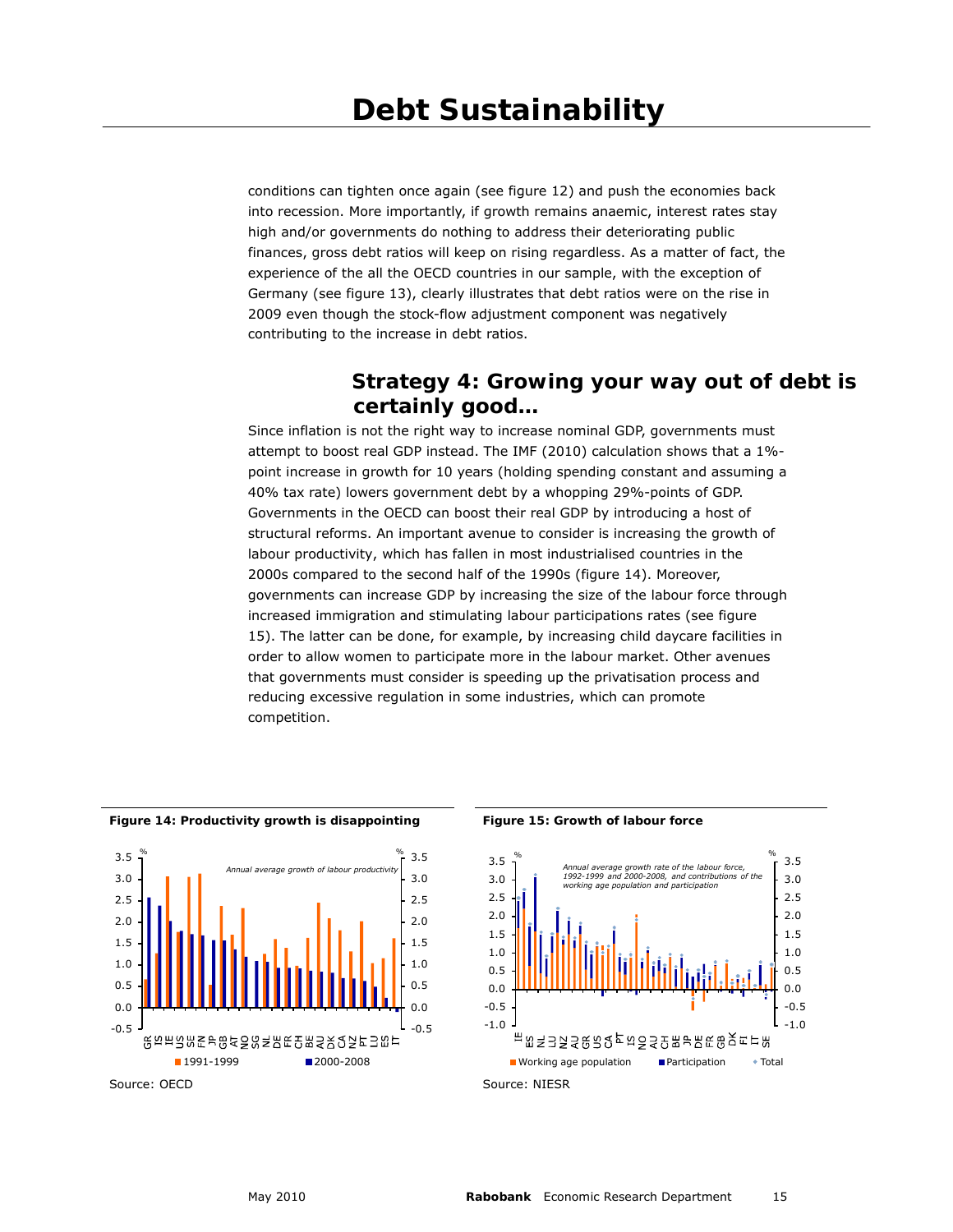#### **...but how to achieve it is** *the* **question**

Although politicians must push through the much-needed reforms, they are not likely to benefit immediately from them since the impact of such reforms on the



broader economy are subject to lags and uncertainties. Moreover, the slow recovery of the global economy, as suggested by the sizeable OECD output gaps going forward (see figure 16), cautions against building a credible fiscal adjustment strategy primarily around an optimistic growth path. Mind you that a favorable external economic environment is extremely important for successful fiscal consolidation (McDermott and Wescott, 1996; Tsibouris et al., 2006; von Hagen, 2001). In addition, governments should be aware that they cannot grow out of their debt while they are spending more than they earn on a structural as well as on a cyclical basis (see figure 17). Note that even the removal of

discretionary fiscal stimulus in the OECD countries won't do the trick since it accounts for a small share of deficits (see figure 18).

This means that active tightening of fiscal policy through expenditure cuts and tax hikes is indispensable, which is very much in accordance with the historical evidence. According to Giannitsarou and Scott (2007), this was the very route taken by the G7 countries over the period 1965 to 2008. The authors find that fiscal imbalances were mainly removed through adjustments in the primary balance (80-100%), with less substantial roles being played by inflation (0-10%) and GDP growth (0-20%). Hall and Sargent (2010) also reckon that *less than a quarter* of the reduction in America's debt-to-GDP ratio between 1945 and 1974





Source: OECD

**Figure 17: Auto. stabilisers won't do the trick… Figure 18: …nor will the removal of fiscal stimulus** 



Source: IMF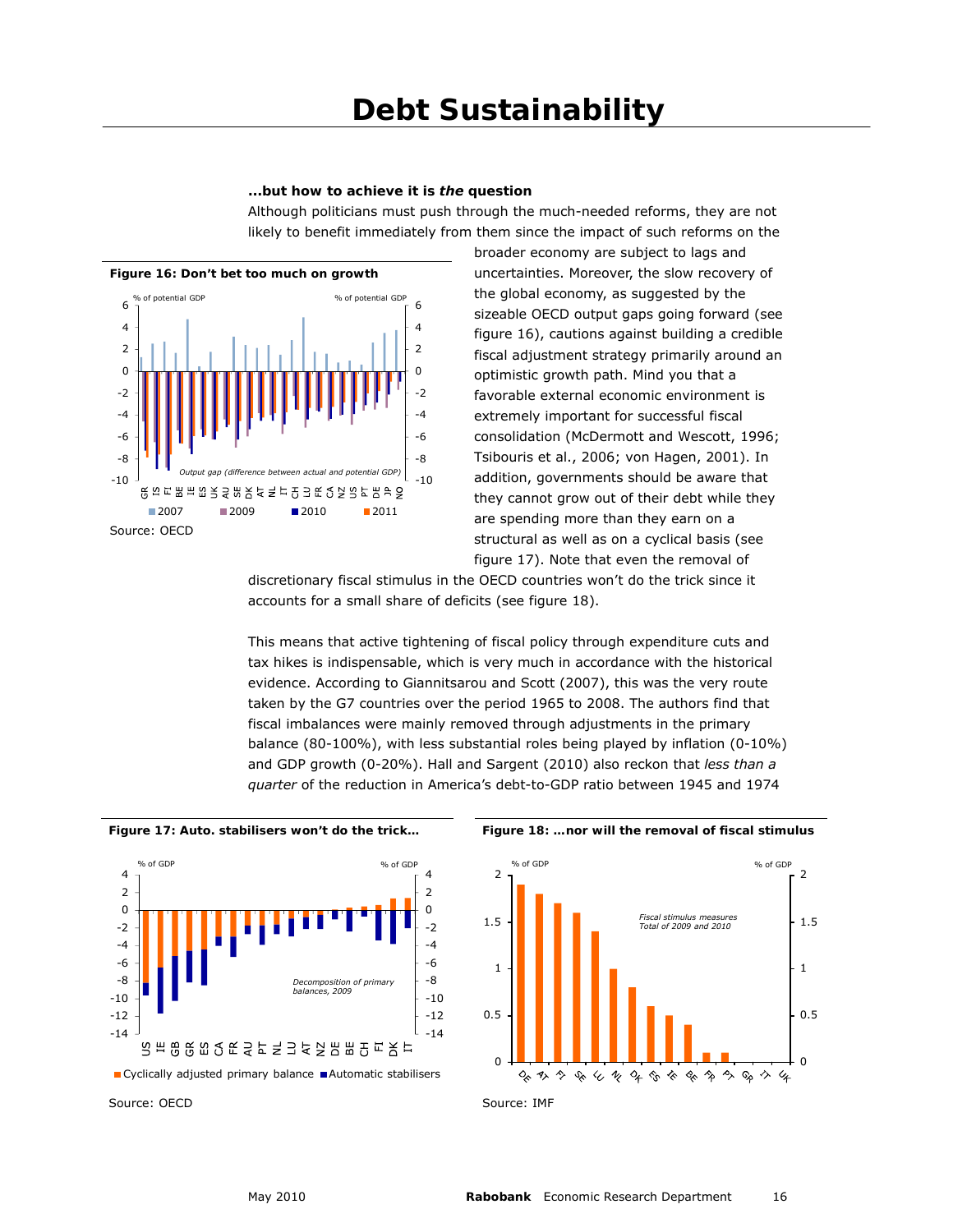came from negative real rates of return on government bonds (i.e. through higher inflation). The IMF's (2010) calculation also suggests that the top ten largest reductions in debt ratios in advanced economies over the last three decades occurred largely by running primary surpluses, not through higher growth (see table 4).

#### **Table 4: Decomposition of large reductions in debt ratios**

|                |                 | <b>Starting</b> | <b>Ending</b> | <b>Total</b> |                | <b>Adjustment due to</b> |                 |
|----------------|-----------------|-----------------|---------------|--------------|----------------|--------------------------|-----------------|
| <b>Country</b> | <b>Episode</b>  | debt            | debt          | debt         | Primary        | <b>Debt</b>              | <b>Residual</b> |
|                |                 | ratio           | ratio         | reduction    | <b>balance</b> | dynamics                 |                 |
| Ireland        | (1987-2002)     | 109.2           | 32.2          | 77.1         | 53.3           | 31.1                     | $-7.4$          |
| Denmark        | (1993-2008)     | 80.1            | 22            | 58.1         | 51.3           | $-26.7$                  | 33.4            |
| Belgium        | (1993-2007)     | 136.9           | 84            | 53           | 70.2           | $-25.2$                  | 8               |
| New Zealand    | $(1986 - 2001)$ | 71.6            | 29.8          | 41.8         | 52.1           | $-8.9$                   | $-1.4$          |
| Canada         | (1996-2008)     | 101.7           | 62.7          | 39           | 39.3           | $-19.2$                  | 18.9            |
| Sweden         | (1996-2008)     | 73.2            | 38            | 35.2         | 21             | $-4.6$                   | 18.7            |
| Iceland        | (1995-2005)     | 58.9            | 25.4          | 33.6         | 17.4           | 4.7                      | 11.4            |
| Netherlands    | (1993-2007)     | 78.5            | 45.6          | 32.9         | 27.5           | $-8.3$                   | 13.7            |
| Spain          | (1996-2007)     | 67.4            | 36.1          | 31.4         | 21.6           | 11.5                     | $-1.7$          |
| Norway         | (1979-1984)     | 56.5            | 35.1          | 21.4         | 24.2           | 11.7                     | $-14.5$         |
| Average        |                 | 83.4            | 41.1          | 42.3         | 37.8           | $-3.4$                   | 7.9             |

Source: IMF

### **Strategy 5: The good** *ol'* **fashioned austerity plans…**

It has by now become clear, hopefully, that governments need to roll up their sleeves and get their hands dirty if they are serious about achieving debt sustainability over the long-term. But the question is how much should governments tighten fiscal policy in order to bring down debt levels? To get a rough estimate of the required fiscal adjustment, we first need to make an assumption about the growth and interest rate outlook of a country over a given horizon<sup>8</sup>. What we also need to do is specify a target debt ratio, that is deemed 'sustainable', that the government must strive to achieve. After making these assumptions, we can calculate the required primary balance (RPB) that a country has to have in order to bring down its debt ratio towards a specified target within a given period through the following formula:

$$
RPB = \frac{(1+\delta_t)^j d_t - d_j^*}{\sum_{j=0}^{T-1} (1+\delta_t)^j}
$$
 (2)

where *T* is the number of years that the government has to lower the debt ratio to the desired target level (*d\**). Note that we have not accounted for the

<sup>&</sup>lt;sup>8</sup> For simplicity, we assume that the OECD's long-term interest rate and nominal GDP growth forecast on average over the period 2010-11 will hold for the entire forecast period.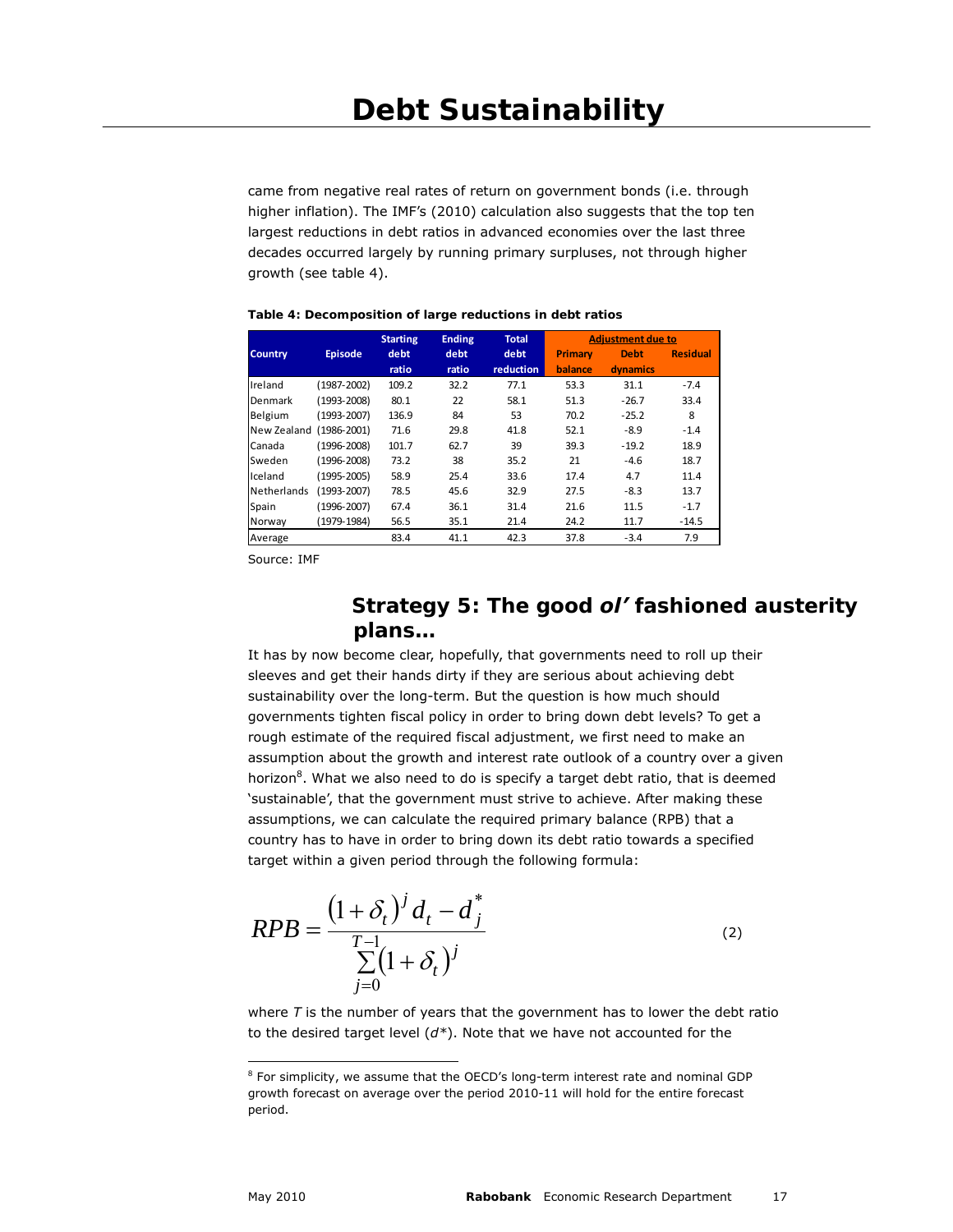withdrawal of financial sector support in the formula to keep the exercise as simple as possible.

In the first exercise, we assume that the government wishes to only stabilise the



Source: European Commission

debt ratio at its current level (i.e.  $d^* = d_t$  and *j*=1). This will simplify equation (2) exchange rate to  $RPB = \frac{1}{1+s} \approx \delta_t d_t$  $RPB = \frac{\delta_t d_t}{1 + \delta_t} \approx \delta_t d_t$  . For example, to

*t*

only stabilise its debt ratio, Greece would need to post a surplus on its primary balance amounting to 4.4% of GDP in 2010 (instead of a projected *deficit* of 5.1% of GDP according to the OECD). But would such a goal be sufficient? We do not think so for three important reasons.

Firstly, the effects on real interest rates and global economic performance of having many advanced economies running large debt ratios – exceeding for example the arbitrary 100%- GDP mark – are unknown. Whereas in 2007

only three advanced economies had debt ratios near or above 100%, by 2014 this number would expand to eight according to the IMF. So the relatively benign experience of having only a small number of highly indebted countries (Greece, Italy and Japan) cannot be extrapolated to the situation of having the majority of industrialised countries highly indebted.

Second, economic growth may be hurt by high debt ratios (most likely as a result of concomitantly high real interest rates). The IMF (2010) estimates that maintaining public debt at its post-crisis levels could reduce potential growth in advanced economies by as much as ½%-point annually compared with pre-crisis growth performance. Reinhart and Rogoff (2010) find that historically median growth rates fall by 1% when the debt ratio rises above 90% of GDP. Third, debt ratios have to be lowered to provide more fiscal room when the ageing-related expenditures start rising in the coming years (see figure 19). Fourth, stabilising debt at high levels would reduce the flexibility of fiscal policy to respond to future economic shocks. Blanchard (1985) even argues that, while fiscal policy has strongly Keynesian effects at low levels of debt, the fiscal multiplier declines and can turn negative at high debt ratios. He argues that this is because, at low debt levels, the 'payback' for the private sector (in terms of lower expenditure/ higher taxes) can be put off to the distant future. However, at higher levels of debt, the private sector realises that the situation is unsustainable and that a near-term correction is inevitable.

To this end, we carry out a second exercise, we assume that all governments need to reduce their debt ratios to their pre-crisis level (i.e. 2007), except for the EZ members that need to only meet the 60% debt ratio in line with the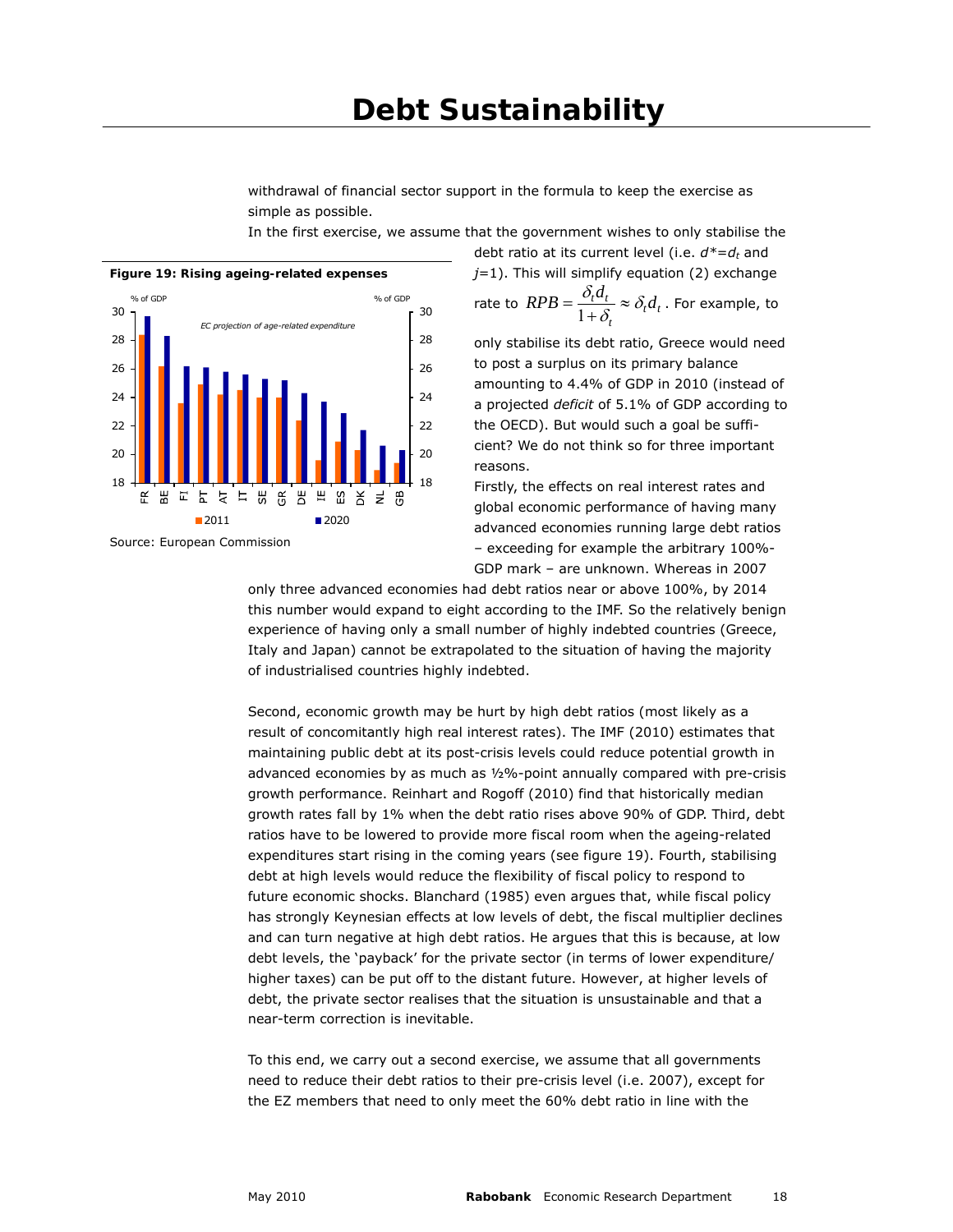Maastricht Criteria. What's more, all countries need to achieve their goal by 2020 (i.e *T*=10). It is clear from figure 20 that most countries cannot come up with such sizeable tax increases and expenditure cuts in the coming 10 years



Source: Rabobank, OECD

because it will send their economies into a tailspin.

Up until now we have assumed that growth and interest rates stay constant no matter how large the RPB is. This is certainly a ridiculous assumption. A correction of such magnitude for Greece, for example, is bound to push nominal GDP downwards. Deficit reduction will leave the households and enterprises without the much-needed support. They must, therefore, cut back either consumption and investment amid tight credit conditions. Those countries with low domestic saving that were relying on capital inflows to finance their expenditure in the past, as we saw in figure 1, will be particularly affected as foreign capital

inflows fall or are made available against higher interest rates. Germany, which happens to be the biggest net creditor in the eurozone, increased its total portfolio investment in Greece, Portugal and Spain – the largest net debtors (as a share of GDP) in the eurozone – by USD 64bn to USD 290bn during 2001- 2008. The countries together accounted for 13.5% of Germany's total portfolio investment abroad in 2008, up from 8.2% in 2001. In our view, the weaknesses in these countries will make the Germans less willing than before to send money to these countries.

Not only will the fall in output push the automatic stabilisers in the wrong direction, the resulting deterioration in asset quality in the banking sector might even force governments to inject yet more capital in order to ensure that the sector as a whole is sufficiently capitalised (i.e. *SF* will also move in the wrong direction). We should be reminded that the Southern European banks, for example, are not only suffering from lower foreign funding, but their capital base is weakening substantially thanks to large mark-to-market losses on their holdings of government debt. Ongoing weakness in the economy may even result in a prolonged period of deflation (*g* will fall more). The nervousness of financial markets in the country's fiscal position in the aftermath of the output collapse may possibly lead to higher interest rates, thereby worsening snowballing effects. The figure below nicely depicts this vicious circle.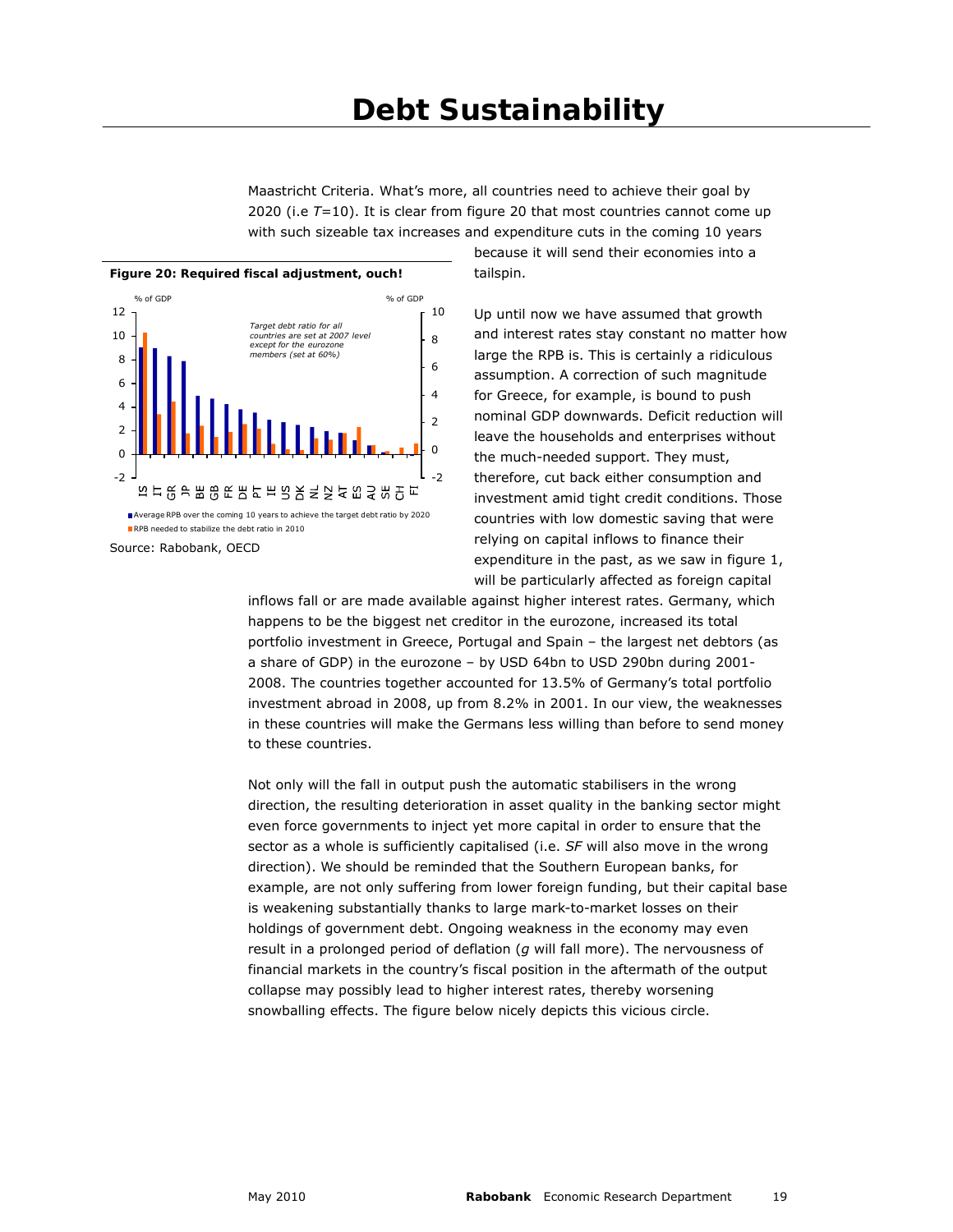## **Debt Sustainability**



It is clear from this analysis that the level of economic activity will, by and large, determine whether this vicious circle will form. But calculating that beforehand with a model is extremely tricky as it is subject to many assumptions. Gros (2010) proposes to use the standard Keynesian fiscal multiplier (KFM) model to get a rough estimate of the economic pain, which is given by:

$$
KFM = \frac{1}{(1-c) + m}
$$
\n<sup>(3)</sup>

where *c* and *m* are the maginal propensity to consume and import, respectively. By this token, the larger the multiplier, the greater the economic contraction when the public sector tightens its belt. To keep things simple, we will only calculate the impact of fiscal contraction on the outputs of the European periphery using Gros's KFM calculations. The results are shown in table 5. According to this formula, the Greek economy will enter a period of economic depression next year if the authorities would want to lower their debt ratio to 60% by 2020.

|  | Table 5: Estimated impact of fiscal adjustment on GDP |  |  |  |  |
|--|-------------------------------------------------------|--|--|--|--|
|  |                                                       |  |  |  |  |

| <b>Country</b> | <b>Estimated</b><br><b>Keynesian</b><br>fiscal multiplier | <b>RPB to lower</b><br>debt ratios to<br>60% by 2020 | <b>Estimated drop in</b><br><b>GDP following</b><br>fiscal adjustment |
|----------------|-----------------------------------------------------------|------------------------------------------------------|-----------------------------------------------------------------------|
| Greece         | 2.5                                                       | 8.3%                                                 | 20.7%                                                                 |
| Ireland        | 1.3                                                       | 2.9%                                                 | 3.8%                                                                  |
| Portugal       | 1.7                                                       | 3.5%                                                 | 5.9%                                                                  |
| Spain          | 2                                                         | 1.2%                                                 | 2.3%                                                                  |
| Italy          | $1.5\,$                                                   | 9.0%                                                 | 13.4%                                                                 |

Source: Gros (2010), Rabobank, OECD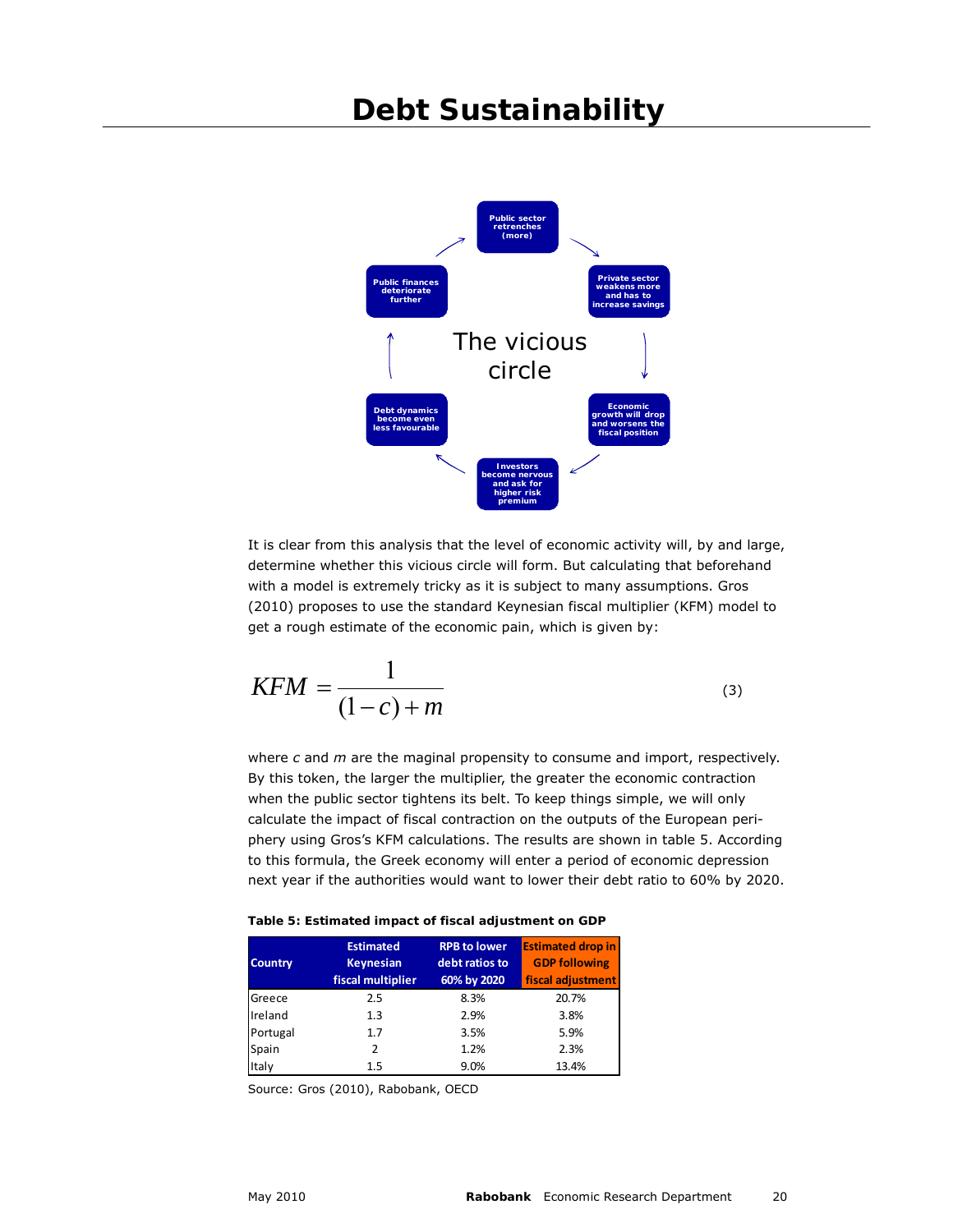#### **... don't have to if consumers and investors play ball...**

However, we should stress that not too much weight should be given to this somber outcome given the model's crude assumptions. In our view, the scenario depicted here is far too doom and gloom. For one, governments can provide their plans on how they will achieve debt sustainability in the medium term, without carrying them out until the private sector can carry its own weight. Second, authorities can take a longer time horizon – than the 10 years assumed in this exercise – for lowering debt ratios. Third, the target debt ratios might be uncomfortably low. Countries have managed to comfortably service their debt at higher debt ratios than, say, 60% assumed in this exercise for EZ countries.

| <b>Country</b>     | <b>Episode</b> | Change in<br>structural<br>budget<br>balance<br>(as % of GDP) | <b>GDP</b> growth<br>during<br>austerity<br>period | <b>Trend GDP</b><br>growth 1 year<br>before<br>austerity<br>period | <b>GDP</b> growth<br>(5 years prior<br>to austerity<br>period) | <b>GDP</b> growth<br>(5 years after<br>the austerity<br>period) |
|--------------------|----------------|---------------------------------------------------------------|----------------------------------------------------|--------------------------------------------------------------------|----------------------------------------------------------------|-----------------------------------------------------------------|
| Sweden             | 1994 - 1998    | 9.9                                                           | 3.1                                                | 1.6                                                                | $-0.1$                                                         | 2.9                                                             |
| Italy              | 1992 - 1997    | 8.4                                                           | 1.3                                                | 2.0                                                                | 2.9                                                            | 1.8                                                             |
| Belgium            | 1993 - 1998    | 8.2                                                           | 2.0                                                | 2.2                                                                | 2.9                                                            | 2.0                                                             |
| Ireland            | 1986 - 1989    | 8.0                                                           | 3.9                                                | 3.1                                                                | 2.6                                                            | 4.3                                                             |
| Luxembourg         | 1992 - 1997    | 8.0                                                           | 3.1                                                | 5.6                                                                | 7.2                                                            | 6.0                                                             |
| United Kingdom     | 1994 - 1999    | 7.6                                                           | 3.4                                                | 2.5                                                                | 0.8                                                            | 2.8                                                             |
| Denmark            | 1983 - 1986    | 7.4                                                           | 3.9                                                | 2.2                                                                | 1.7                                                            | 0.7                                                             |
| Belgium            | 1984 - 1987    | 6.5                                                           | 2.1                                                | 1.8                                                                | 1.5                                                            | 2.9                                                             |
| Greece             | 1996 - 1999    | 6.0                                                           | 3.2                                                | 2.3                                                                | 1.3                                                            | 4.5                                                             |
| Ireland            | 1991 - 1994    | 5.2                                                           | 3.4                                                | 4.7                                                                | 4.6                                                            | 9.7                                                             |
| United Kingdom     | 1979 - 1982    | 4.3                                                           | 0.3                                                | 1.7                                                                | 1.3                                                            | 3.7                                                             |
| Germany            | 1982 - 1985    | 3.8                                                           | 1.6                                                | 2.0                                                                | 2.5                                                            | 3.3                                                             |
| Denmark            | 1996 - 1999    | 3.5                                                           | 2.7                                                | 2.4                                                                | 2.4                                                            | 1.5                                                             |
| Unweighted average | 4.7 years      | 6.7                                                           | 2.6                                                | 2.6                                                                | 2.4                                                            | 3.5                                                             |

#### **Table 6: The relationship between growth and austerity measures**

Source: Rabobank Financial markets Research

A more important objection to these simplistic multipliers is that strong fiscal consolidation could increase aggregate demand through non-keynesian effects. Governments' decisions to introduce serious austerity measures may result in favourable debt dynamics as financial markets start asking lower interest rates given their trust in the government's resolve in bringing order to their public finances. Economic growth may also pick up if consumers start spending more in the expectation of paying lower taxes in the future (this is known as the *Ricardian equivalence effect*). Both effects together will give the economy a much-needed shot in the arm. Looking at the historical evidence, it becomes evident that even fiscal belt-tightening measures do not necessarily lead to a contraction of economic activity (see our Special: "Austerity, how bad for growth?" – 26.Feb.2010). The experiences of Sweden, Denmark, Greece and Ireland in the 1980s as well as UK in the 1990s shows that GDP growth during fiscal contraction can even surpass the economy's trend growth rate (see table 6).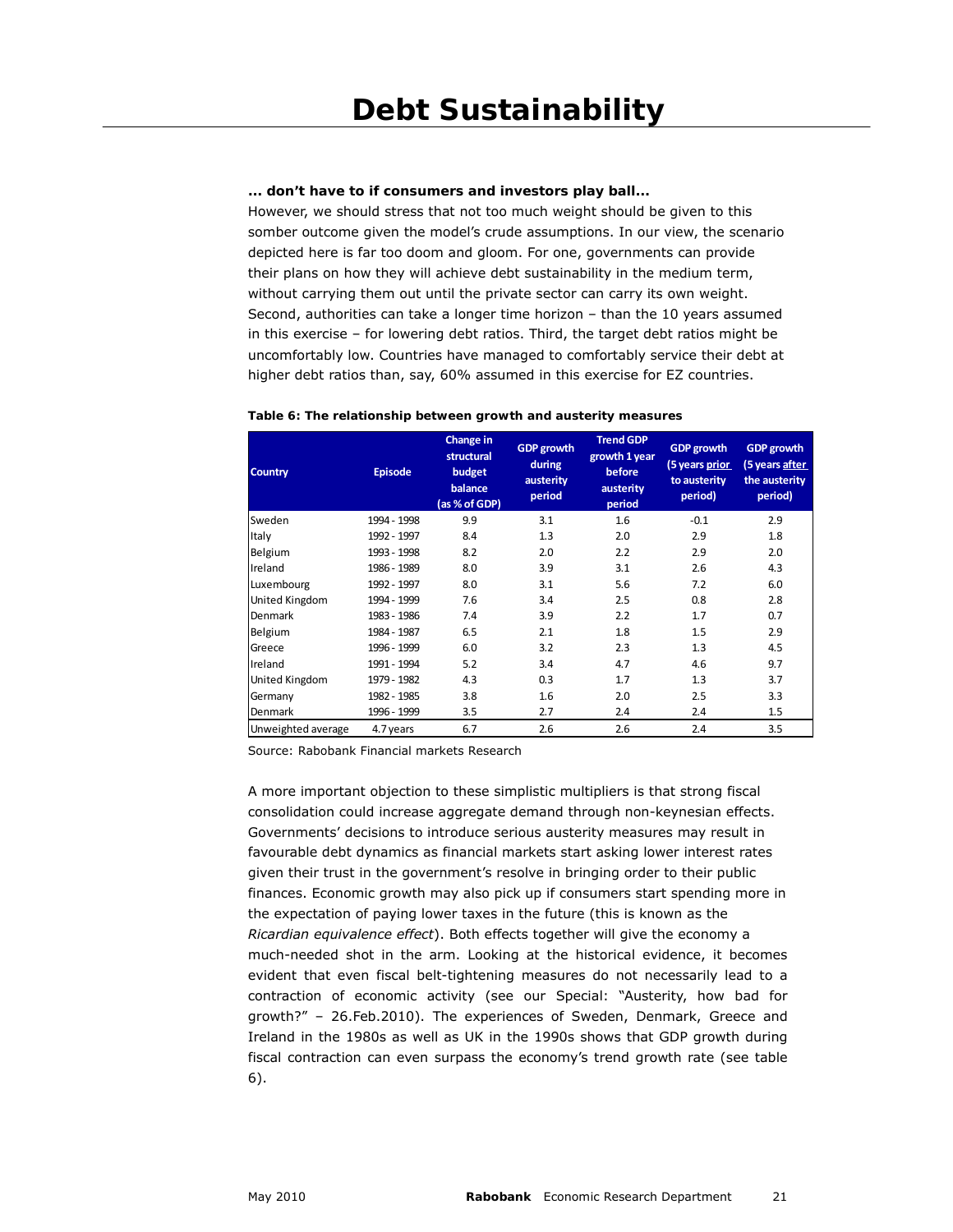**...and if governments place most of the burden on spending cuts**  Admittedly, it is extremely difficult to assess the interplay between austerity measures and GDP given that confidence of consumers and financial markets, on



the one hand, and the strength of external demand plus the movement of the exchange rate, on the other, cannot be forecasted with any degree of accuracy. So what we should instead focus on is how governments can limit the fallout from the upcoming fiscal adjustment. Here we need to resort to academic studies again in order to see how governments can protect growth while correcting their fiscal imbalances. Based on three detailed case studies—Denmark (1983- 86), Ireland (1987- 89) and Italy (1989-92) — Alesina and Perotti (1995) conclude that fiscal adjustments that rely primarily on cuts to current spending have a better chance of being successful and are expansionary. A

study by the UK Treasury (2009) concluded that "*there is broad agreement in the literature that spending restraint is more likely to generate lasting fiscal consolidation and better economic performance than tax increases*". More recently, Goldman Sachs (2010) also finds that budgetary adjustments that have focused on reducing government expenditure have typically *boosted* growth and resulted in significant bond and equity market outperformance in their sample of 24 OECD economies in the period 1975-2009. By contrast, they find that tax-driven fiscal adjustments typically fail to correct fiscal imbalances and are damaging for growth.

Perhaps this is the reason why, historically, governments have typically placed around 80% of the burden on spending cuts during budgetary consolidation, according to the Policy Exchange (see figure 21). IMF (2010) estimates, however, are less conclusive (see appendix 3). Most countries have indeed placed most of their effort on spending cuts, but tax rises also seem to have played a strong role in most fiscal consolidation strategies. In OECD countries, business tax increases that were offset by cuts in other direct taxes improved the success of the adjustment effort (Alesina and Ardagna, 2009). The broadening of the tax base by fighting tax evasion and reduction of exemptions played an important role as well.

On the whole, however, spending cuts must take the leading role. The greater success of expenditure-driven vs. tax-driven adjustments is attributed to the following three factors. First, tax-driven adjustments to budgetary policy have the effect of crowding out investment (Baxter and King (1993)). Second, it is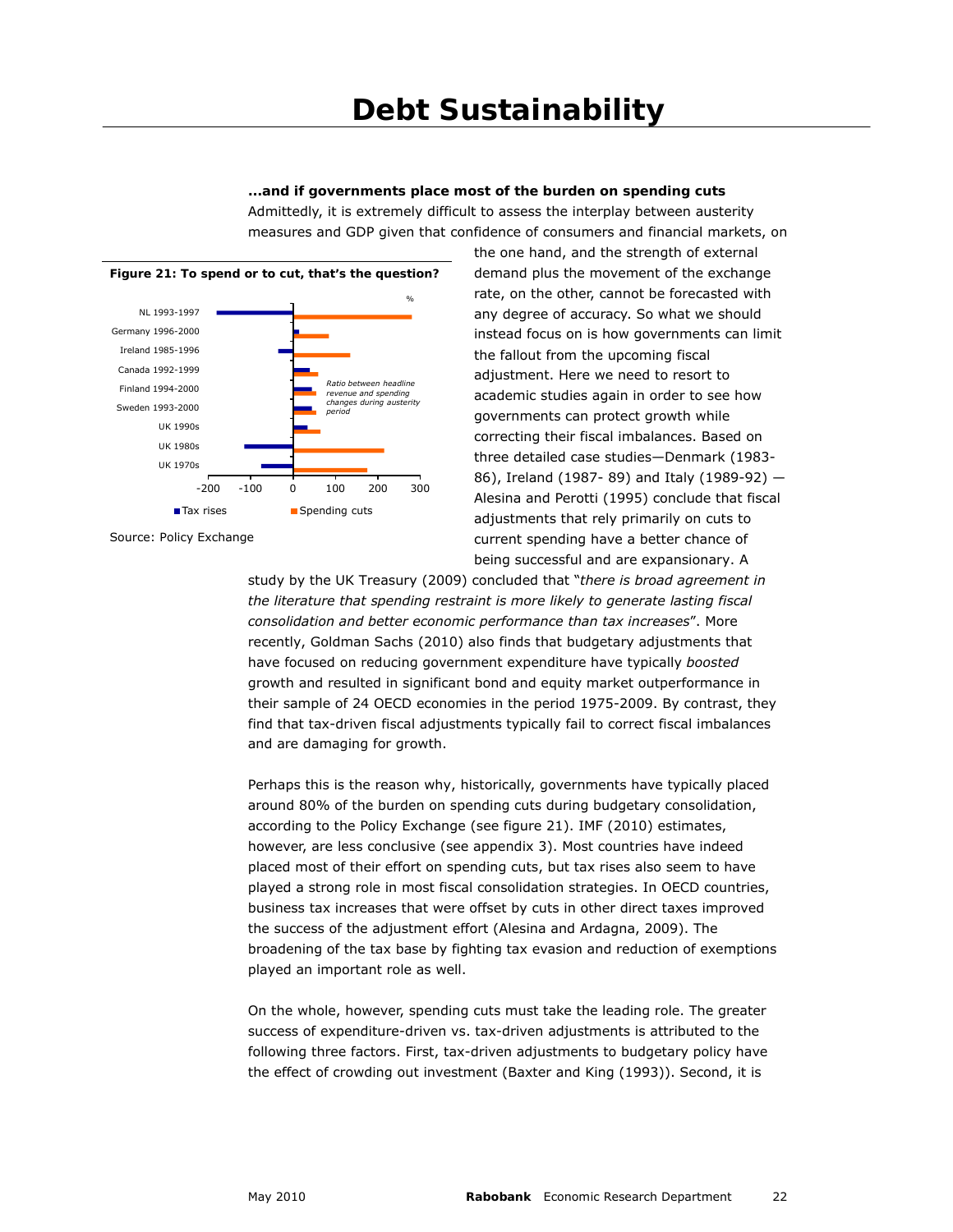easier for the private sector to fill the gap left by the budgetary adjustment if it does not face the additional burden of increased taxation during the adjustment process. Third, unit labour costs (ULCs) are usually lower in expenditure-driven







adjustments. Lane and Perotti (2003) find that a reduction in public wages have the effect of 'crowding in' an expansion of output, employment and profitability in the trade sector. This is because the public sector wage drop often leads to a concomitant drop in private sector wages.

So if governments must put most on the effort on cutting, which areas of expenditure cuts – defence, civil service employment, benefits, etc. – should they focus on? As mentioned above, cutting public sector wages is mostly helpful for countries that are suffering from high ULCs such as the Southern European countries. But, most importantly, all OECD

governments have to reform their pension and health entitlements as they will represent a sizeable share of total spending in the future (see figure 19). One of the most important measures is raising the retirement age since citizens of the OECD economies are currently living around 20 years after their retirement (see figure 22). Another policy reform is increasing the burden sharing of pensions with the private sector. It is quite unfavourable when the burden of ageing falls squarely on governments' shoulders (see figure 23). Worse still, sometimes governments have made promises that are pushing them towards insolvency. Greece's *uber* generous pension system is an excellent example in this respect.





**Figure 23: Some governments are too generous… Figure 24: …while having no money to back it up** 

Source: OECD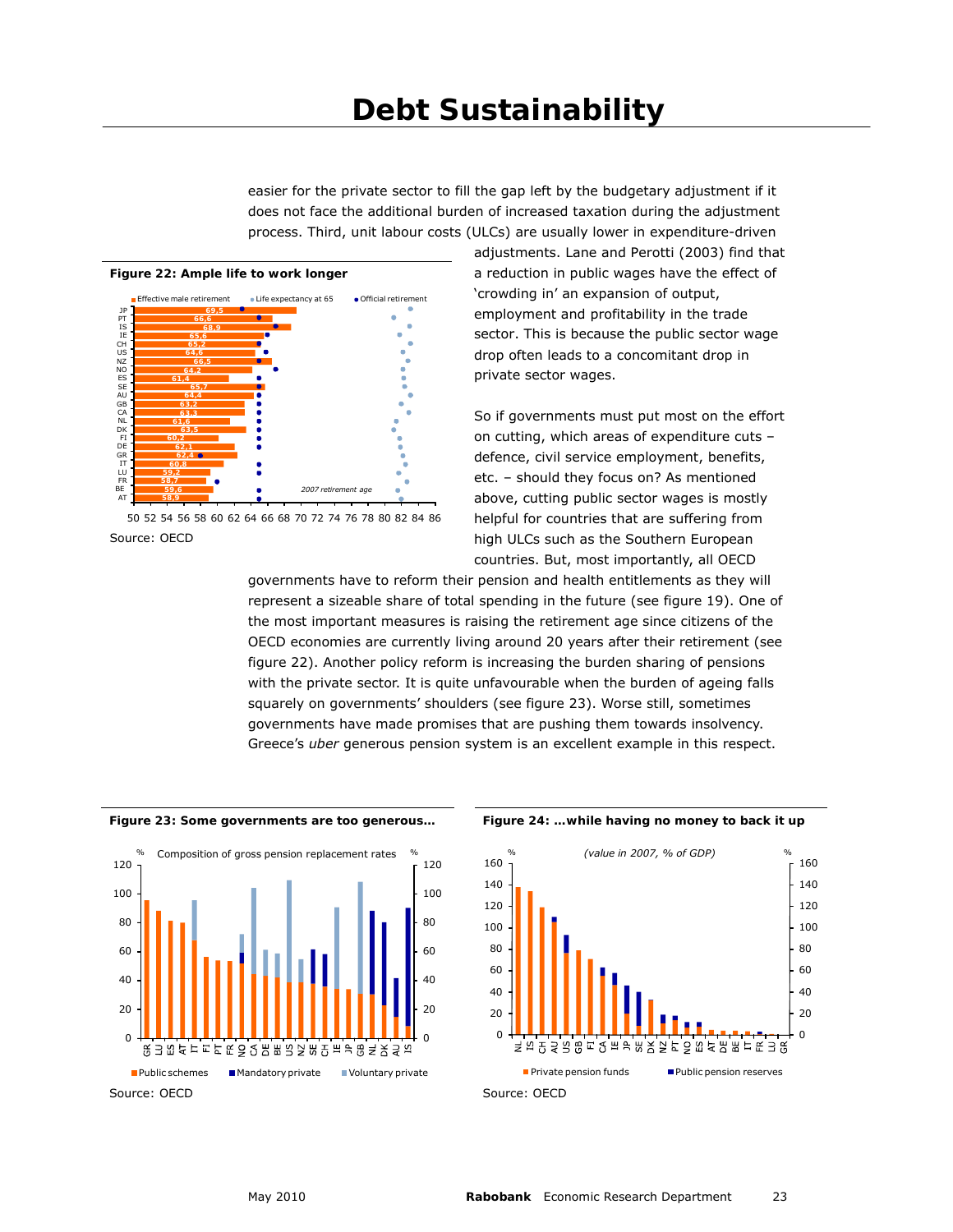The government has pledged to pay almost 100% of the retirees salaries without having any reserves to back it up (see figure 24).

Having said that, we must immediately stress that taking action to arrest such trend of rising ageing-related expenditures is politically difficult and can send panicky consumers into an ultra saving mode (i.e. *g*↓). Therefore, the effects of the needed measures should be phased in over time. Governments should also be aware that the strength of demographic factors are so high that the entitlement reforms would, at best, prevent ageing pressures from adding to the fiscal adjustment needed. In other words, these reforms do not reduce the daunting challenges ahead, they merely prevent them from becoming even bigger.

#### **Conclusion**

It is clear that governments cannot pursue the ongoing expansionary fiscal policies forever. Therefore, the question to be asked is which exit strategy poses the least damage to the economies of the industrialised countries. At first glance, defaulting on debt seems to be the least painful way to reduce debt ratios as it is easily engineered. However, the long-run economic and political costs makes it extremely unattractive. Hence, the default option should only be exercised if all else fails (i.e. when liquidity dries up completely or interest rates rise to such levels that makes debt servicing unaffordable).

Defaulting in an implicit manner – through higher inflation – is even more damaging even though it is extremely tempting given the anaemic growth outlook and the magnitude of the required fiscal adjustment. In the long-run, governments would not only pay higher interest rates on their debt but they will hurt growth. As such, the adverse debt dynamics will push debt ratios even higher in the long-term.

The removal of support measures for the banking sector is a more sensible option but cannot be carried out immediately. Banks are still licking their wounds and are, therefore, in no position to stand on their own feet. Additionally, the banking sector might even need more assistance going forward if the global economic recovery loses momentum, asset prices fall further or long-term interest rates increase further amid fears of sovereign debt crises. Besides, this policy option is merely a 'one-off' and will certainly not lead to long-run debt sustainability if no fiscal adjustment takes place, long-term interest rates rise, and/or economic growth falters.

GDP growth boosting measures should certainly be frontloaded through a number of structural reforms. But given that the impact of reforms on the broader economy are subject to lags and uncertainties, governments in the OECD cannot hope that they can growth their way out of debt while external demand remains weak.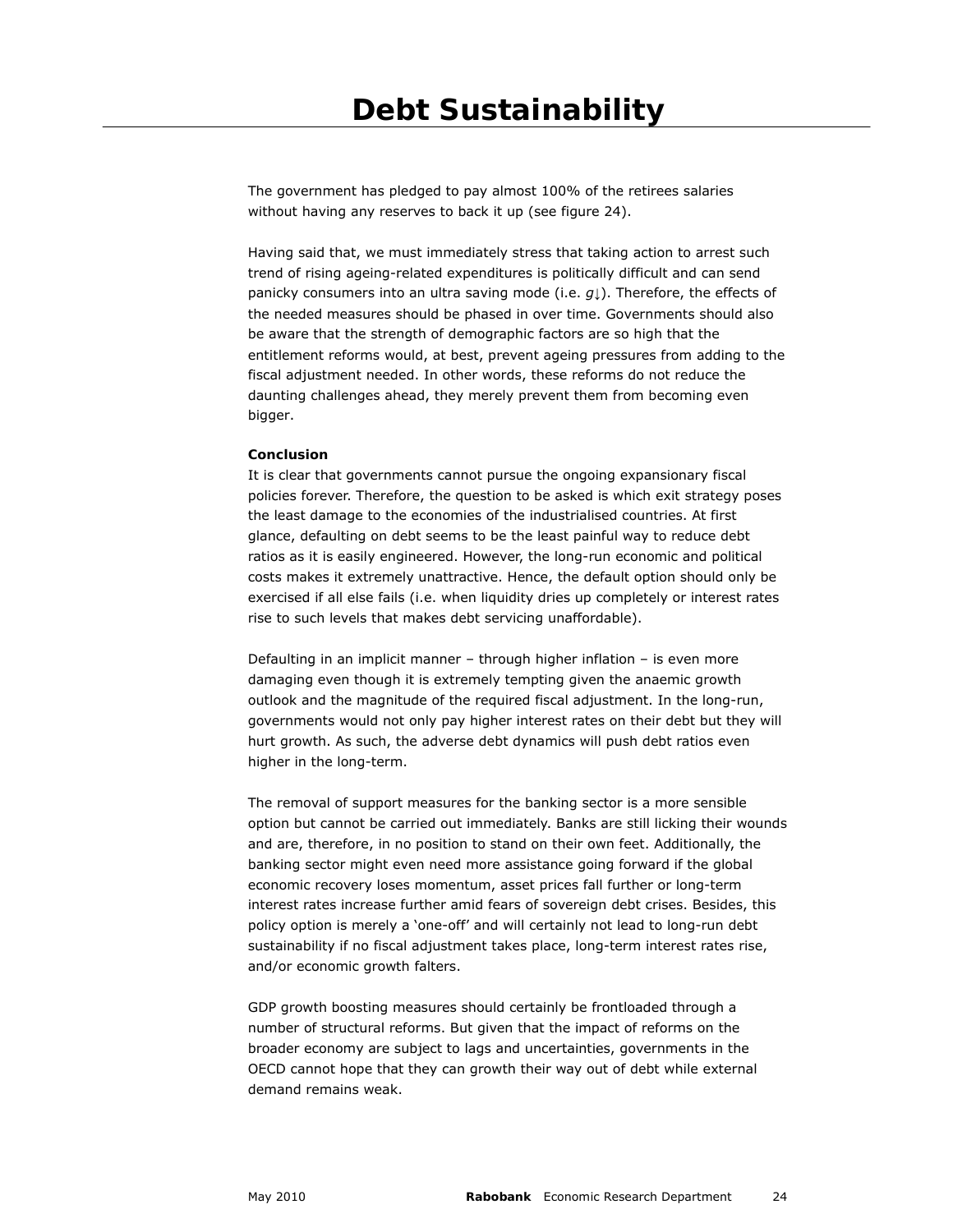So this leaves us with the least bad option, which is reducing spending and increasing taxes, with more weight being given to the former. But the synchronised nature of this crisis means that the required fiscal adjustment is more painful than in the previous recessions. The risk is that the private sector may not be able to pick up the slack when the government heads for the exit. So the whole plan may backfire! For that matter, a premature exit might push the economies back into recession, if not worse. Against this backdrop, we would recommend that governments announce credible, concrete and clear plans on how they would restore order to their public finances in the future without implementing immediately – at least as long as the private sector is in need of a life support and markets do not react adversely to the government's plans.

Shahin Kamalodin S.A.Kamalodin@rn.rabobank.nl 0031 30 2131106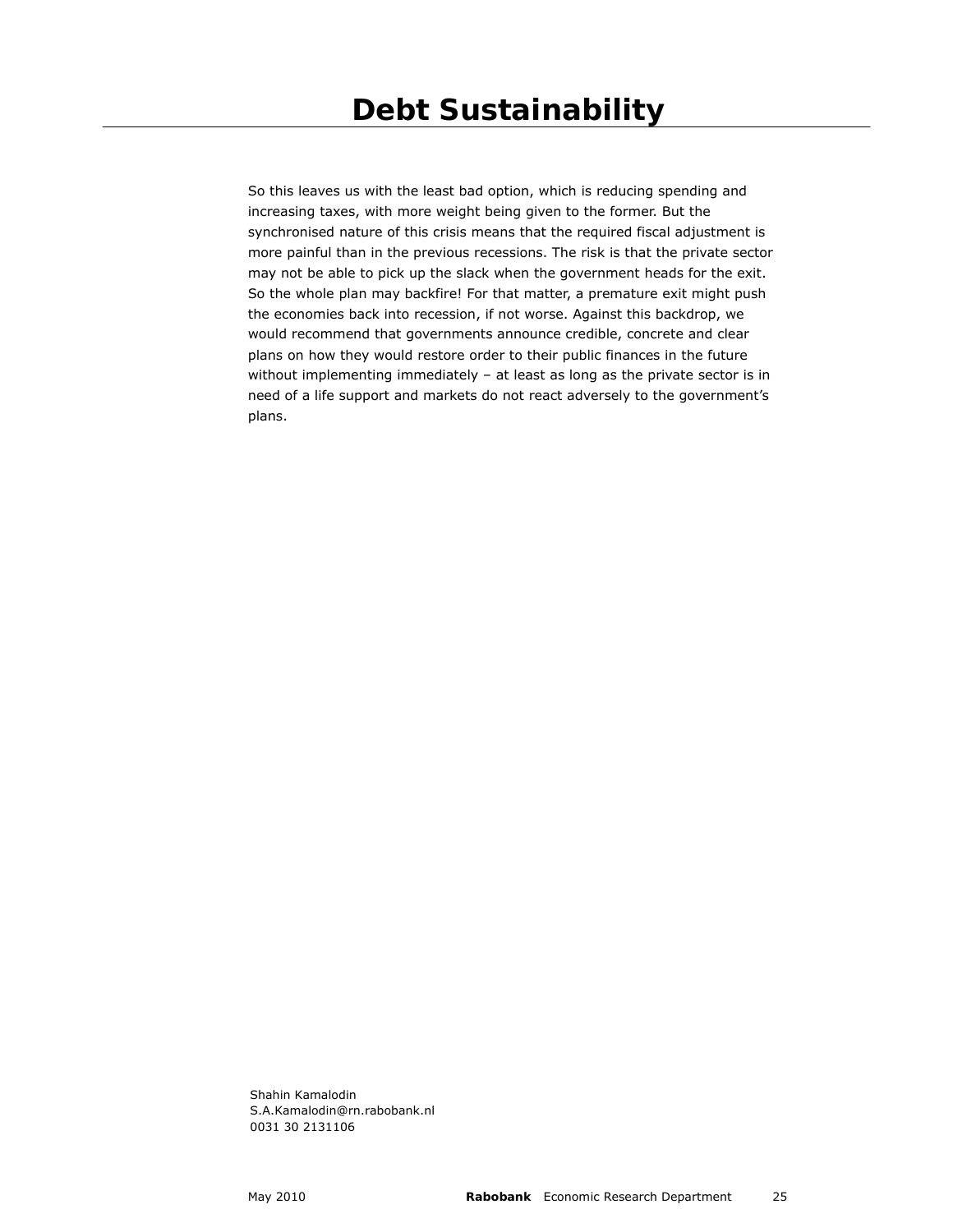**Alesina, F. and Perotti, R. (1995).** Fiscal Expansions and Adjustments in OECD countries. *NBER working paper 5214.*

**Alesina, F. and Ardagna, S. (2009).** Large changes in Fiscal Policy: Taxes versus Spending. *NBER working paper 15438.*

**Andres, J. and Hernando, I. (1997).** Does Inflation Harm Economic Growth? Evidence from the OECD. *NBER working paper 6062.*

**Ball, L. (1990).** Why Does Inflation Raise Inflation Uncertainty?. *NBER working paper 3224.* 

**Ball, L. (1993).** What Determines the Sacrifice Ratio?. *NBER working paper No. 4306.* 

**Barro, R.J. (1995).** Inflation and Economic Growth. *NBER working paper 5326.*  **Bruno, M. and Easterly, W. (1996).** Inflation and Growth: In Search Of a Stable Relationship. *World Bank Economic Review.* 

**Bruno, M. and Easterly, W. (1998).** Inflation Crises and Long-Run Growth. *Journal of Monetary Economics*, *41*, 3-26.

**Burdekin, R., Denzau, A., Keil, M., Sitthiyot, T., and Willett, T. (2004)**. When Does Inflation Hurt Economic Growth? Different Nonlinearities for Different Economies. *Journal of Macroeconomics*, Vol 26, pp. 519–532.

**Caporin, M. and Di Maria, C. (2002).** Inflation and Growth: Some Panel data Evidence. *GRETA Associati working paper 02.09.* 

**Christoffersen, P.F. and Doyle, P. (1998).** From Inflation to Growth: Eight Years of Transition. *IMF Working Paper 98/99.* 

**Clark, T.E. (1997).** Cross-Country Evidence on Long-run Growth and Inflation. *Economic Inquiry*, *35*, 70-81.

**De Paoli, B., Hoggarth, G., and Saporta, V. (2009).** Output Costs of Sovereign Crises: Some Empirical Estimates. *Bank of England Working Paper No. 362* 

**Drukker, D., Gomis-Porqueras, P., and Hernandez-Verme, P. (2005)**. Threshold Effects in the Relationship Between Inflation and Growth: A New Panel Data Approach. *mimeo, University of Houston*.

**Espinoza, R., Leon, H., and Prasad, A. (2002).** Estimating the Inflation-Growth Nexus – A Smooth Transition Model. *IMF Working Paper 10/76* **Fischer, S. (1993).** The Role of Macroeconomic Factors in Growth. *Journal of Monetary Economics*, *32*, 485 – 512.

**Gelos, G., Sahay, R., and Sandleris, G. (2004).** Sovereign Borrowing by Developing Countries: What Determines Market Access?. *IMF Working Paper No. 04/221.* 

**Giannitsarou and Scott (2007).** Inflation implications of rising government debt. *NBER working paper No. W12654* 

**Ghosh, A. and Phillips, S. (1998).** Warning: Inflation May Be Harmful to your Growth. *IMF staff papers, Vol. 45*, *No. 4*, 672-710.

**Gros, D. (2010).** Adjustment difficulties in the GIPSY club*. CEPS Working Document No. 326.* 

**Gylfason, T. and Herbertsson, T. (1996).** Does Inflation Matter for Growth?. *Center for Economic Policy Research*, *CEPR Publication No. 1503*.

IMF (2010). Strategies for Fiscal Consolidation in the Post-Crisis World. Available online via http://www.imf.org/external/np/pp/eng/2010/020410a.pdf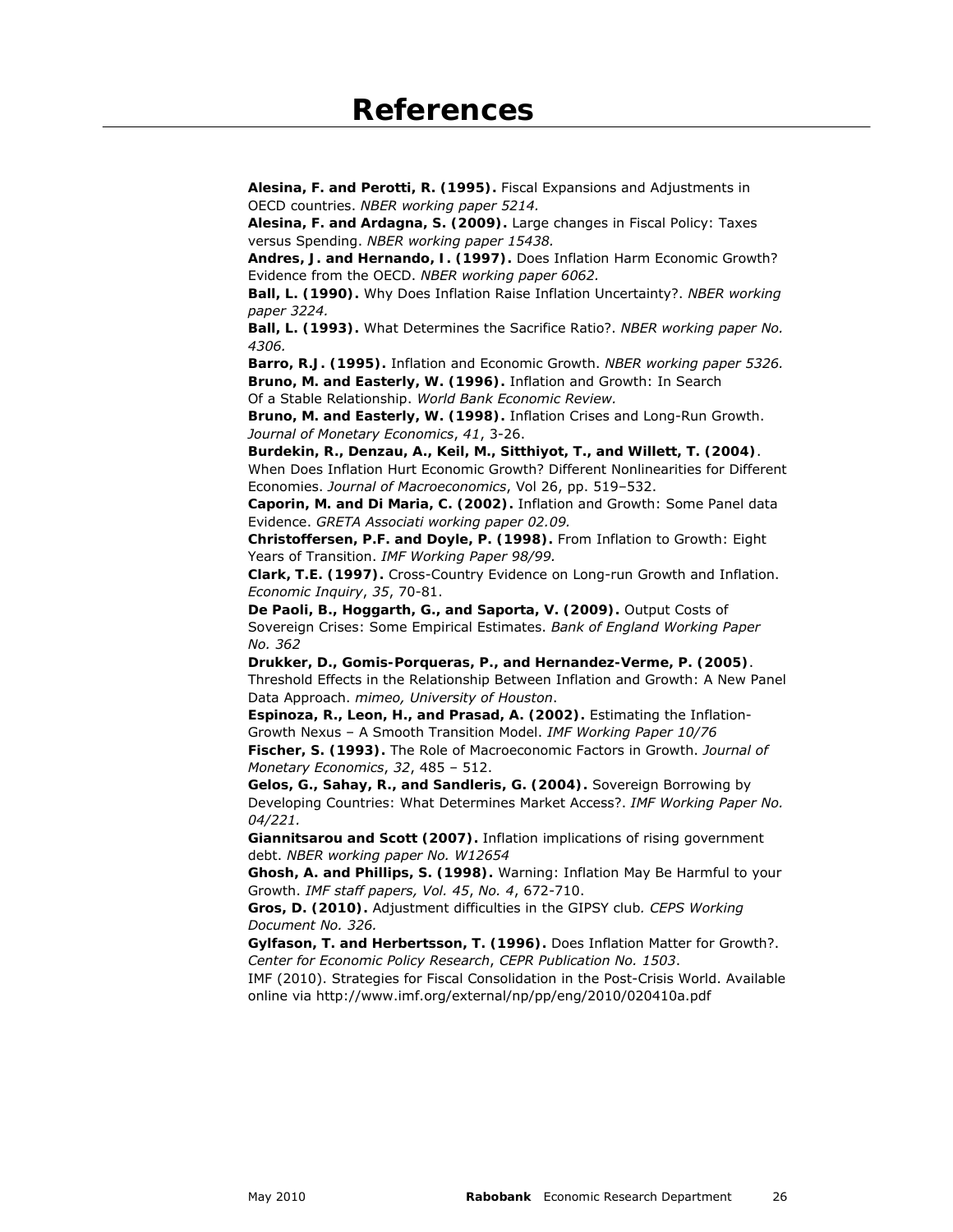**International Monetary Fund (2010).** Strategies for Fiscal Consolidation in the Post-Crisis World. *Fiscal Affairs department*

**Judson, R. and Orphanides, A. (1996).** Inflation, Volatility and Growth. *Federal Reserve Board, Washington, Finance and Economics Discussion Series*, *96-19*.

**Kamalodin, S.A. (2007).** Why Should the Mandate of Maintaining a Low Rate of Inflation adhered to by Most Central Banks be Propitious for Economic Growth?. Thesis, University of Amsterdam.

**Khan, M.S. and Senhadji, A.S. (2001).** Threshold Effects in the Relationship Between Inflation and Growth. *IMF staff papers*, *Vol. 48*, *No. 1*.

**Levine, R. and Renelt, D. (1992)**. A Sensitivity Analysis of Cross-Country Growth Regressions. *American Economic Review*, *82*, 942-963.

**McDermott, C. J., and Westcott, R.F. (1996).** An Empirical Analysis of Fiscal Adjustments. *IMF Staff Papers*, Vol. 43, pp. 725–53.

**Motley, B. (1994).** Growth and Inflation: A Cross-Country Study. *Center for Economic Policy Research*, *CEPR Publication No. 395*.

**Ozler, S. (1993)**. Have commercial banks ignored history?. *American Economic Review*, 83, pages 608-20.

**Pollin, R., and Zhu, A. (2006**). Inflation and Economic Growth: A Cross-Country Nonlinear Analysis. *Journal of Post Keynesian Economics*, Vol. 28, pp. 593–614.

**Reinhart, C., Rogoff, K., and Savastano M. (2003)**. Debt intolerance. *NBER Working Paper No. 9908.* 

**Reinhart, V., and Sack, B. (2000).** The Economic Consequences of Disappearing Government Debt. *Brookings Papers on Economic Activity, No. 2: 163-220*.

**Reinhart, C., and Rogoff, K. (2010).** Growth in a Time of Debt. *NBER Working Paper No. 15639*.

**Rose, A. K. (2002)**. One reason countries pay their debts: renegotiation and international trade. *NBER Working Paper No. 8853*.

**Rousseau, P.L. and Wachtel, P. (2002).** Inflation Thresholds and the Finance-Growth Nexus. *Journal of International Money and Finance*, *21*, 777- 793.

**Sarel, M. (1996).** Nonlinear Effects of Inflation on Economic Growth. *IMF staff papers*, *Vol. 43*, *No. 1*, 199-215.

**Sturzenegger, F. (2004).** Tools for the Analysis of Debt Problems. *Journal of Reconstructing Finance*, *Vol. 1*, No. 1, 1-23.

**Tsibouris, G. et al. (2006).** Experience with Large Fiscal Adjustments, *IMF Occasional Paper* No. 246.

**Von Hagen, J., Hallett, A.H. and Strauch, R. (2001).** Budgetary Consolidation in the EMU*. European Commission Economic Papers* No. 120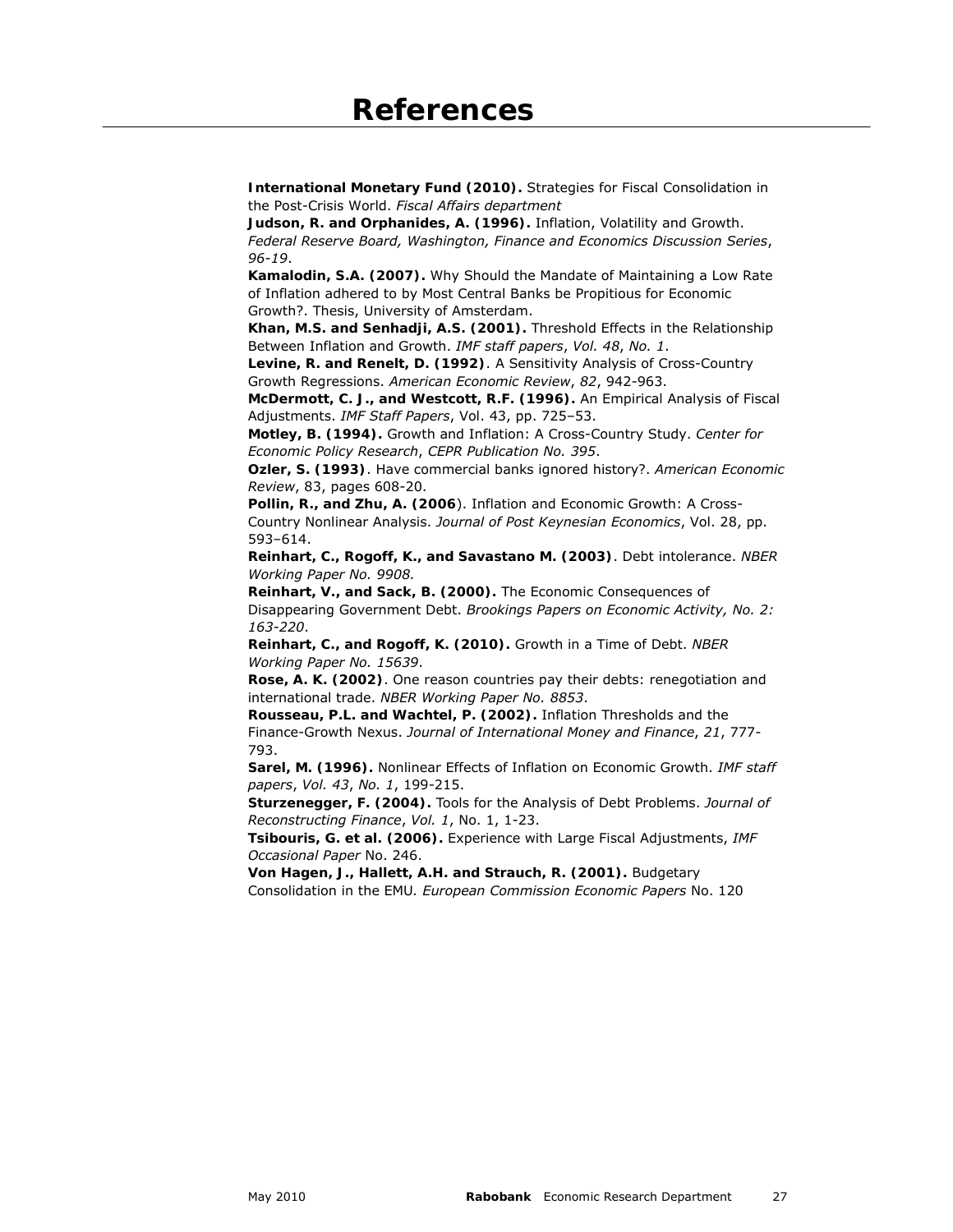### **Derivation of debt accumulation formula**

When analysing public debt sustainability, it is useful to recall the basic concept of public debt arithmetics. We start with the basic accounting relationship between debt and the annual budget balance:

$$
D_{t+1} = D_t - B_{t+1} + SF_{t+1}
$$
 (1)

where  $D_{t+1}$  is the level of government debt at the end of next year (t+1),  $B_{t+1}$  is the budget balance next year ( $B_{t+1}$  < 0 means the budget is in deficit) and  $SF_{t+1}$  is the stock-flow adjustment (e.g.  $SF_{t+1} > 0$  if government has increased its financial liabilities and/or foreign debt has increased in value thanks to a depreciation of the currency).

Next we plit the budget balance into (net) interest payments,  $I_{t+1}$ , and everything else (i.e. the primary balance,  $PB_{t+1}$ ).

$$
B_{t+1} = PB_{t+1} - I_{t+1} \tag{2}
$$

The interest payments next years depend on the size of (this year's) debt and the rate paid on that debt:

$$
I_{t+1} = r_{t+1} D_t \tag{3}
$$

Where  $r_{t+1}$  is the interest rate (technically the country's average cost of borrowing) during year t+1. Then substituting equation 2 into 1 and substituting 3 into the result, we get:

$$
D_{t+1} = D_t - (PB_{t+1} - I_{t+1}) = D_t - PB_{t+1} + r_{t+1}D_t + SF_{t+1}
$$
\n<sup>(4)</sup>

Scaling everything to GDP (*Y* ),

$$
\frac{D_{t+1}}{Y_{t+1}} = \frac{D_t}{Y_{t+1}} + r_{t+1} \frac{D_t}{Y_{t+1}} - \frac{PB_{t+1}}{Y_{t+1}} + \frac{SF_{t+1}}{Y_{t+1}}
$$
(5)

Simplifying (5) gives us:

$$
\frac{D_{t+1}}{Y_{t+1}} = \left(1 + r_{t+1}\right) \frac{D_t}{Y_{t+1}} - \frac{PB_{t+1}}{Y_{t+1}} + \frac{SF_{t+1}}{Y_{t+1}}\tag{6}
$$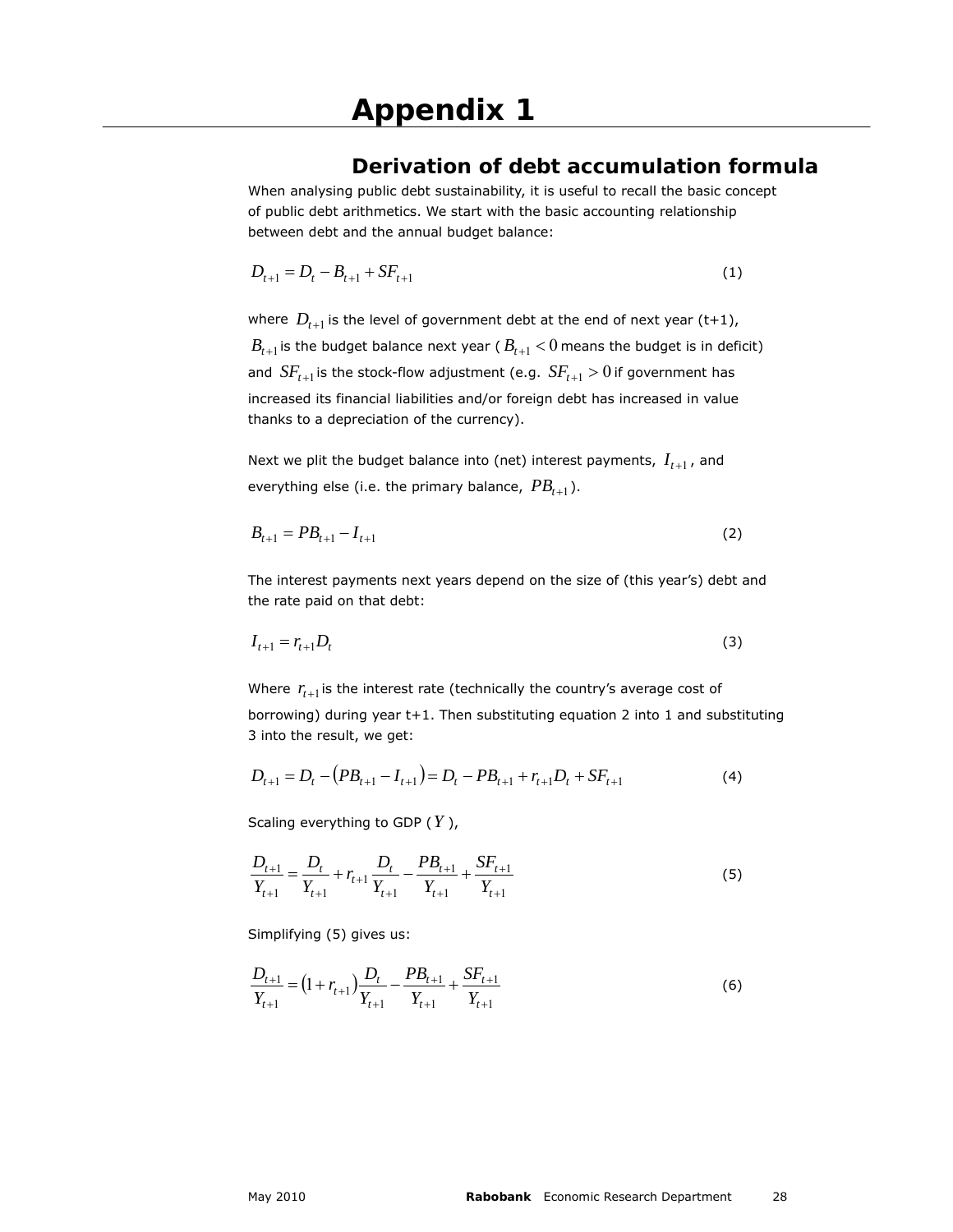This can also written as:

$$
\frac{D_{t+1}}{Y_{t+1}} = \left(1 + r_{t+1}\right) \frac{D_t}{Y_t} \frac{Y_t}{Y_{t+1}} - \frac{PB_{t+1}}{Y_{t+1}} + \frac{SF_{t+1}}{Y_{t+1}} \tag{7}
$$

If all lower case letters except r denote ratios to GDP, then equation (7) becomes:

$$
d_{t+1} = (1 + r_{t+1})d_t \times \frac{Y_t}{Y_{t+1}} - pb_{t+1} + sf_{t+1}
$$
\n(8)

If  $g_{t+1}$  is growth in GDP in year  $t+1$ , then:

$$
Y_{t+1} = Y_t \left( 1 + g_{t+1} \right), \text{ or } \frac{Y_t}{Y_{t+1}} = \frac{1}{1 + g_{t+1}} \tag{9}
$$

Substitution equation (9) into (10) gives:

$$
d_{t+1} = \left(\frac{1+r_{t+1}}{1+g_{t+1}}\right) d_t - pb_{t+1} + sf_{t+1}
$$
\n(10)

If we expect the following approximation to hold:

$$
\frac{1+r_{t+1}}{1+g_{t+1}} = 1 + (r_{t+1} - g_{t+1})
$$
\n(11)

and defining  $\delta_{t+1} = r_{t+1} - g_{t+1}$ , we can redefine equation (10) as:

$$
d_{t+1} = (1 + \delta_{t+1})d_t - pb_{t+1} + sf_{t+1}
$$
\n(12)

Further simplifing equation (12) gives:

$$
d_{t+1} = d_t + \delta_{t+1}d_t - pb_{t+1} + sf_{t+1}
$$
\n(13)

This gives us the debt accumulation equation:

$$
d_{t+1} - d_t = \delta_{t+1} d_t - pb_{t+1} + sf_{t+1}
$$
\n(14)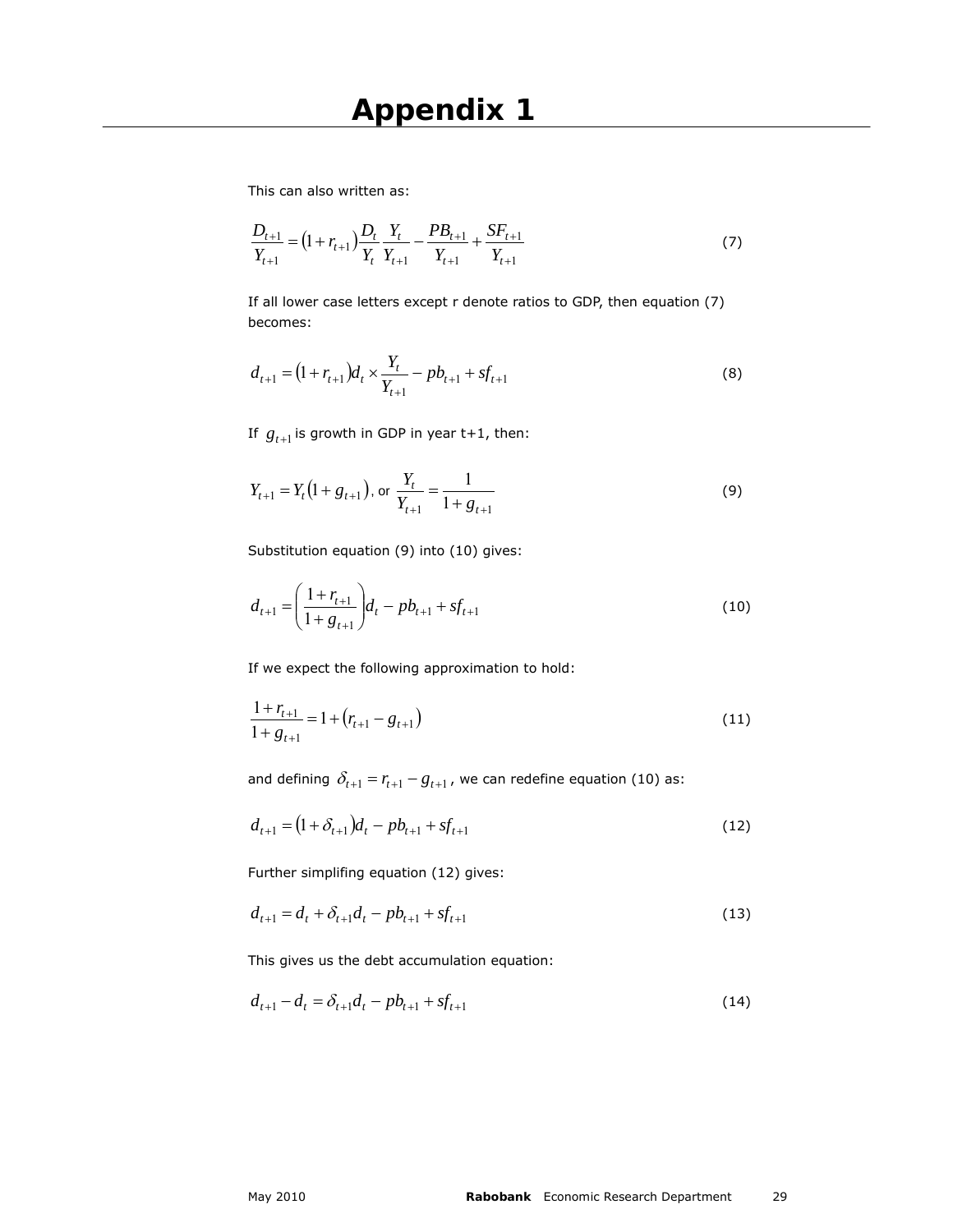If we define  $\Delta d = d_{t+1} - d_t$  and replace primary balance,  $pb_{t+1}$ , by primary deficit,  $pd_{t+1}$ , and slightly rearrange we get:

$$
\Delta d = p d_{t+1} + \delta_{t+1} d_t + s f_{t+1} \tag{15}
$$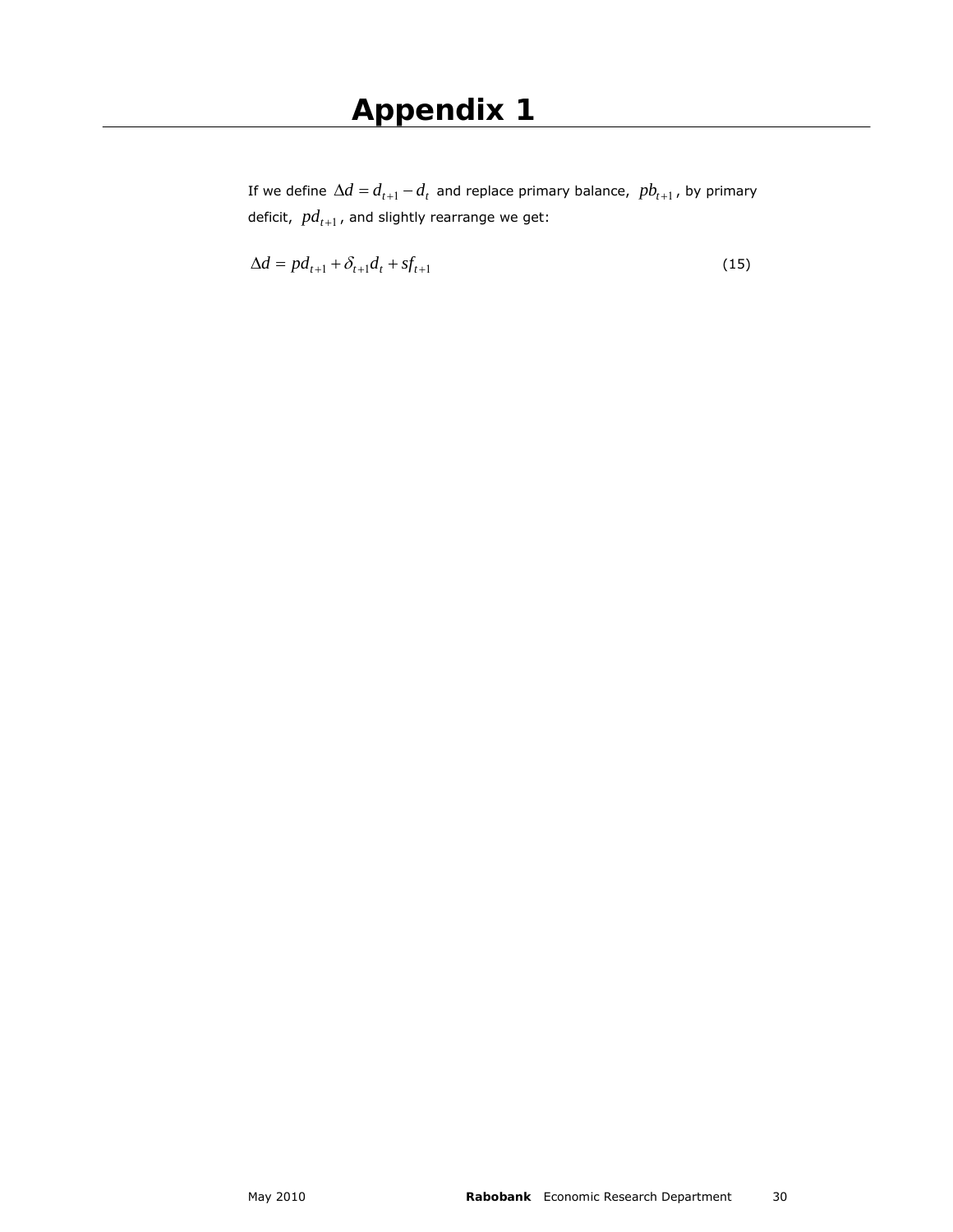

### **Decomposition of debt accumulation**

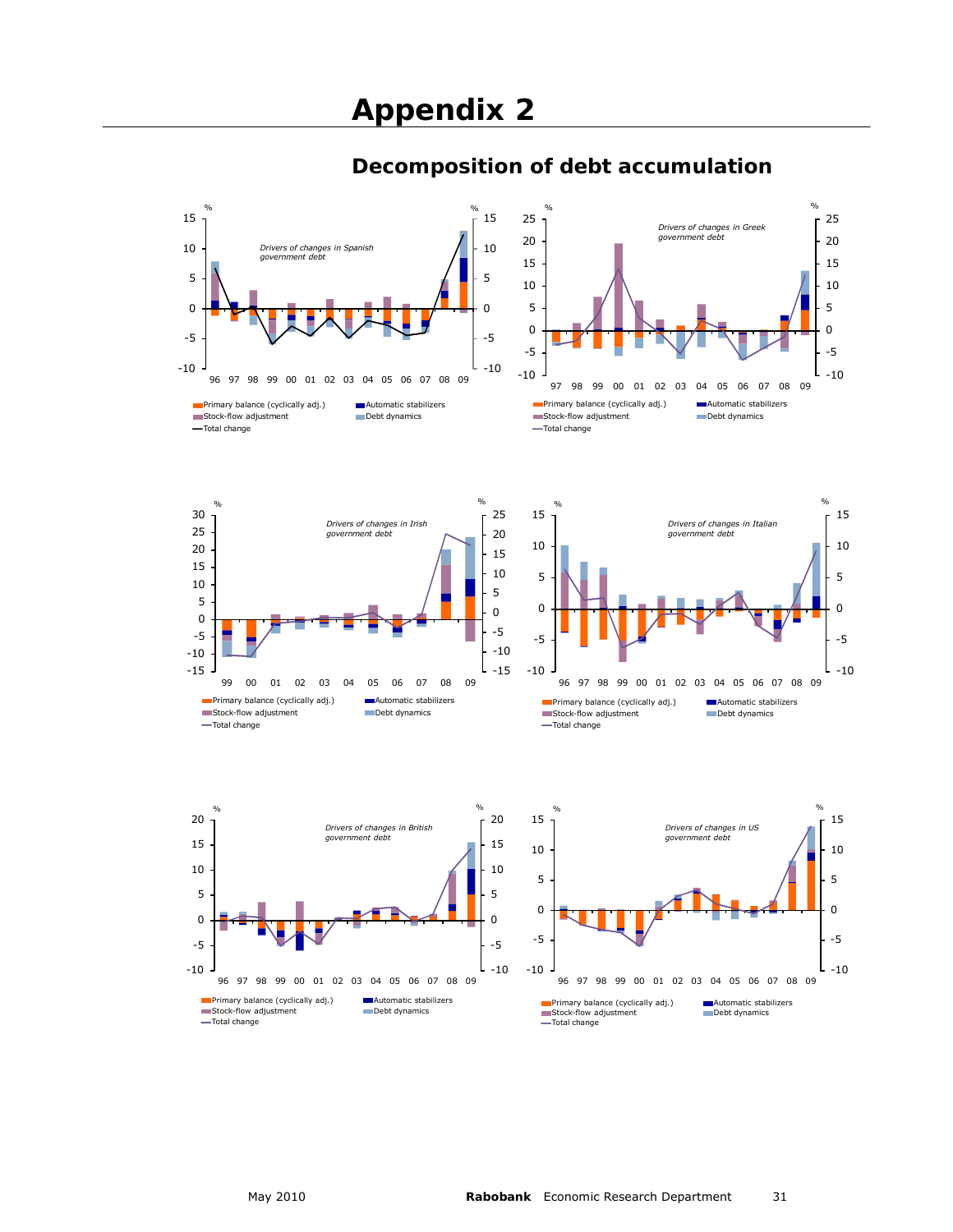### **Debt decomposition**



Primary balance (cyclically adj.) Automatic stabilizers Stock-flow adjustment Debt dynamics Total change

Stock-flow adjustment Debt dynamics Total change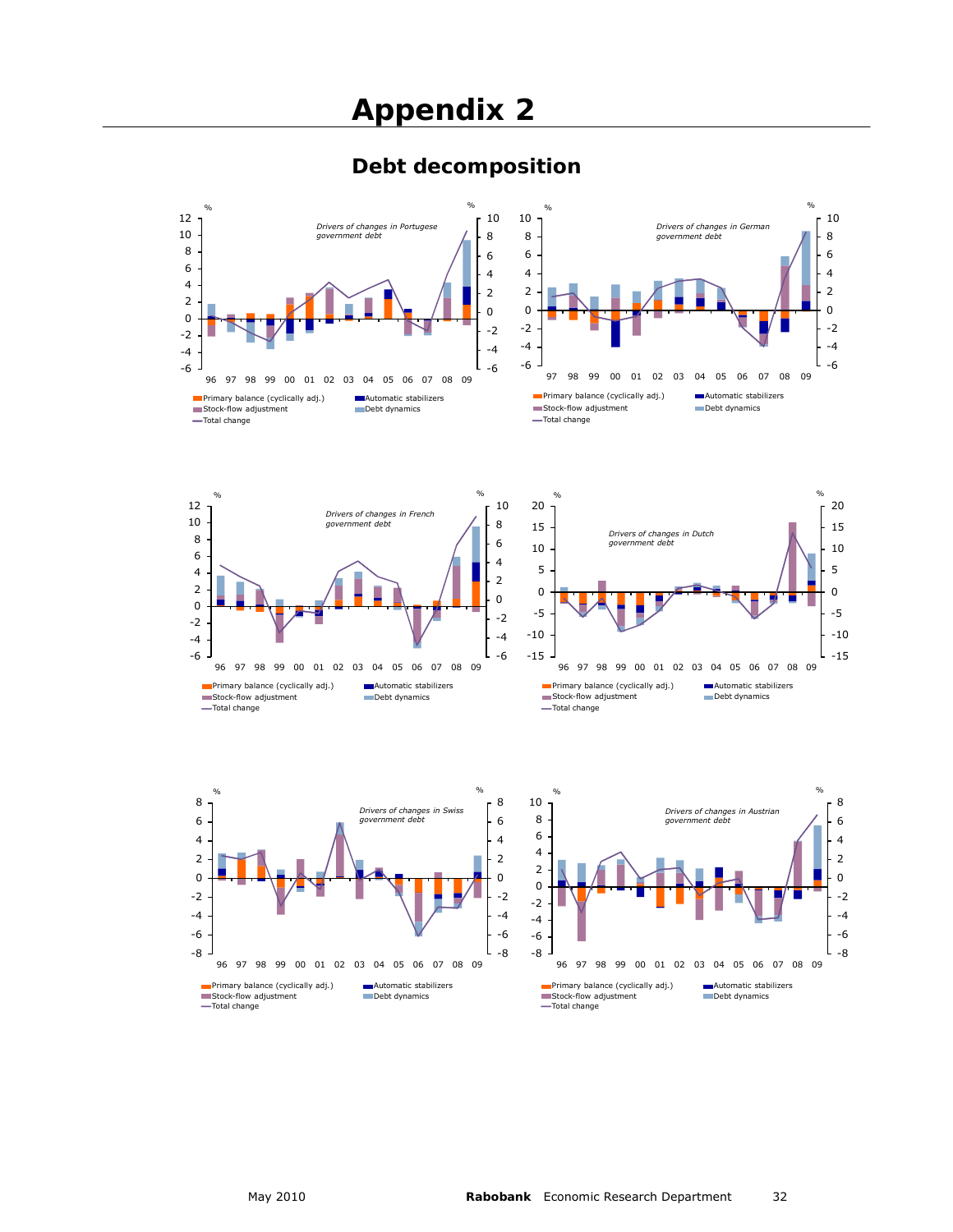### **Ratio between spending & revenue changes**

**Table A1: Experiences of advanced countries with large fiscal adjustments** 

|                      |                 | <b>Cumulative</b> |                | Of which:          | <b>Ratio between</b> |
|----------------------|-----------------|-------------------|----------------|--------------------|----------------------|
| <b>Country</b>       | <b>Year end</b> | change in         | <b>Revenue</b> | <b>Expenditure</b> | spending and         |
|                      |                 | capb              | increase       | reduction          | revenue changes      |
| Belgium              | 1998            | 11.1              | 0.4            | 10.7               | 2675.0               |
| Australia            | 1988            | 5.8               | 0.7            | 5.1                | 728.6                |
| Austria              | 2001            | 5.8               | 1.1            | 4.6                | 418.2                |
| Finland              | 2000            | 13.3              | 2.6            | 10.7               | 411.5                |
| Sweden               | 2000            | 13.3              | 3              | 10.4               | 346.7                |
| Denmark              | 2005            | 5.9               | 2.1            | 3.8                | 181.0                |
| Canada               | 1999            | 10.4              | 4              | 6.4                | 160.0                |
| United Kingdom       | 2000            | 8.3               | 3.2            | 5.1                | 159.4                |
| Ireland              | 1989            | 20                | 8.1            | 11.8               | 145.7                |
| Spain                | 2006            | 5.2               | 2.5            | 2.7                | 108.0                |
| Denmark              | 1986            | 12.3              | 6.3            | 6                  | 95.2                 |
| <b>United States</b> | 2000            | 5.7               | 3              | 2.6                | 86.7                 |
| Sweden               | 1987            | 12.5              | 7.2            | 5.3                | 73.6                 |
| Germany              | 2000            | 5.3               | 3.4            | 1.9                | 55.9                 |
| Iceland              | 2006            | 6.3               | 4.6            | 1.6                | 34.8                 |
| Luxembourg           | 2001            | 6.7               | 5.2            | 1.6                | 30.8                 |
| Greece               | 1995            | 12.1              | 9.9            | 2.3                | 23.2                 |
| Japan                | 1990            | 8.1               | $\overline{7}$ | 1.1                | 15.7                 |
| Iceland              | 2000            | 5.7               | 4.9            | 0.7                | 14.3                 |
| Switzerland          | 2000            | 5.2               | 4.6            | 0.6                | 13.0                 |
| Portugal             | 1985            | 7.5               | 8.3            | $-0.8$             | $-9.6$               |
| Italy                | 1993            | 7.9               | 8.9            | $-1$               | $-11.2$              |
| <b>Netherlands</b>   | 2000            | 6.3               | $-2.8$         | 9                  | $-321.4$             |
| New Zealand          | 1995            | 5.8               | $-1.3$         | 7.1                | $-546.2$             |

Source: IMF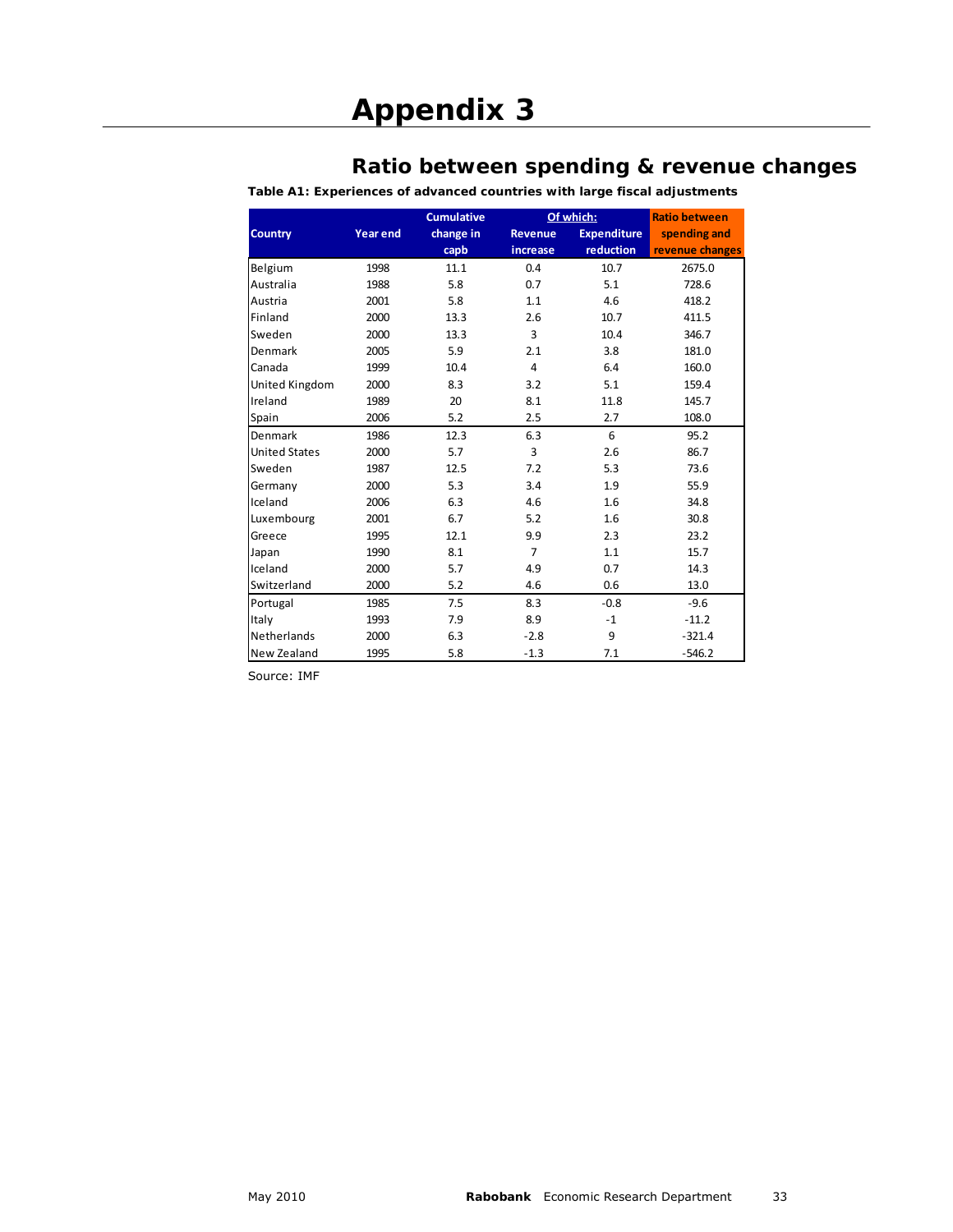# **Colofon**

The Special is a publication of the Economic Research Department (ERD) of Rabobank Nederland. The view presented in this publication has been based on data from sources we consider to be reliable. Among others, these include EcoWin, Bloomberg, OECD, and IMF.

This data has been carefully incorporated into our analyses. Rabobank Nederland accepts, however, no liability whatsoever should the data or prognoses presented in this publication contain any errors. The information concerned is of a general nature and is subject to change.

No rights may be derived from the information provided. Past results provide no guarantee for the future. Rabobank and all other providers of information contained in this brochure and on the websites to which it makes reference accept no liability whatsoever for the brochure's content or for information provided on or via the websites.

The use of this publication in whole or in part is permitted only if accompanied by an acknowledgement of the source. The user of the information is responsible for any use of the information. The user is obliged to adhere to changes made by the Rabobank regarding the information's use. Dutch law applies.

The Economic Research Department is also on the internet: www.rabobank.com/kennisbank

For other information, please call the ERD secretariat on tel. 030 – 2162666 or send an email to 'economics@rn.rabobank.nl'.

Text contributor: Shahin Kamalodin, S.A.Kamalodin@rn.rabobank.nl, 0031 30 2131106

Editor-in-chief: Allard Bruinshoofd, head International Macro Economic Research

Production coordinator: Christel Frentz

© 2010 - Coöperatieve Centrale Raiffeisen-Boerenleenbank B.A., the Netherlands